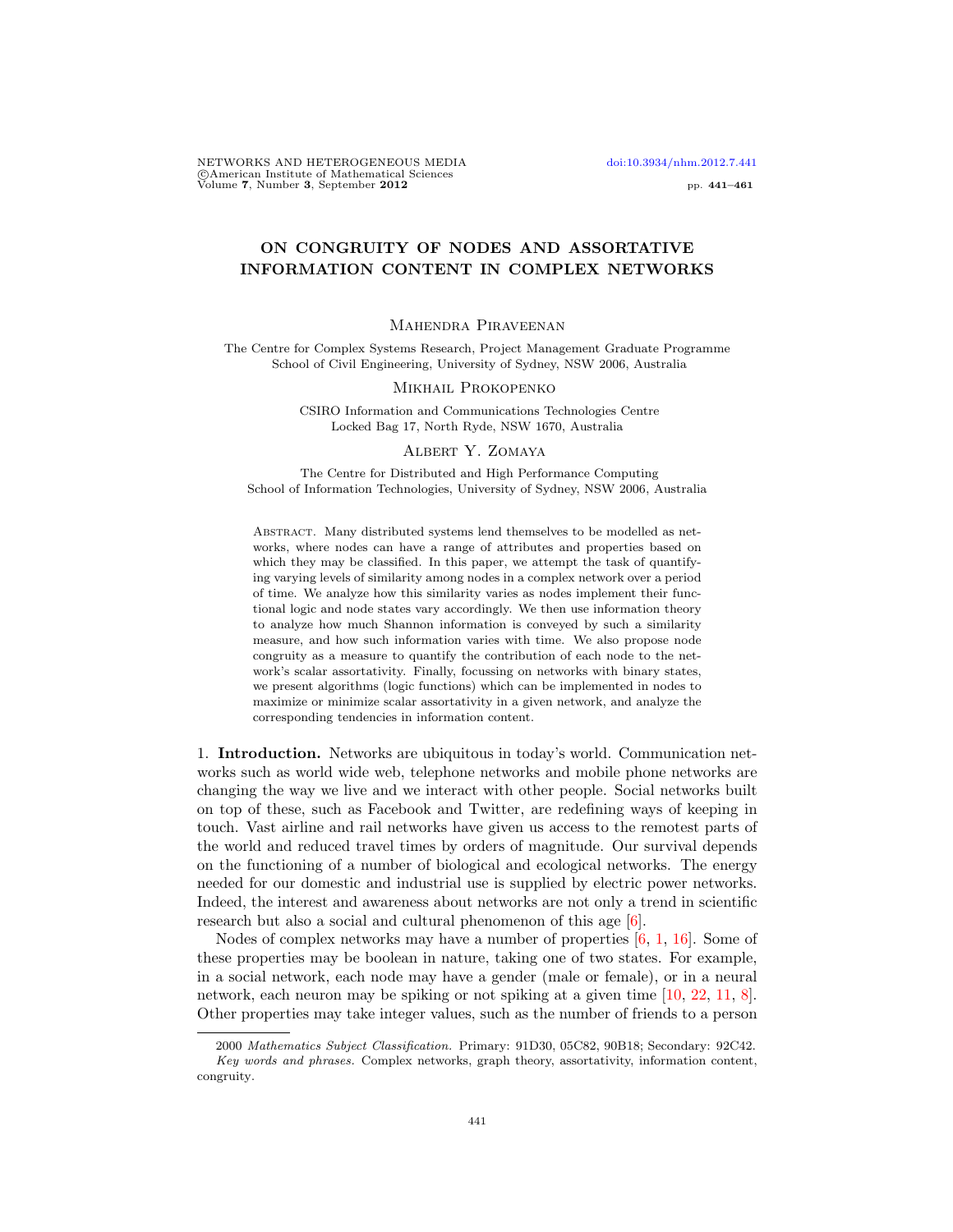in a social network, and yet other properties may be continuous real numbers, such as the age of people in a social network [\[5\]](#page-20-7) or reading of sensors in a sensor network. In each of these cases, the node-states have a distribution. For example, let us say that in a binary network, the node-state distribution is such that most nodes have state '1' rather than '0'. One may then ask, does that mean that if we pick a random neighbour of a node, that neighbour is more likely to have state '1'? That is not always the case.

To illustrate this, consider a star network with the central node (the hub) having state '0', and all other nodes having state '1'. While most nodes have state '1', neighbours of most nodes have state '0' (since the hub is the sole neighbour for all other nodes). In other words, even though most nodes have state '1', if we pick a random link, finding a '1' at an end of this link is not more likely than finding a '0'. In fact these likelihoods are equal, and are influenced by the topology.

The knowledge about the likelihood of finding a given state at the end of a link is quite important to understanding a complex network and its dynamics [\[23\]](#page-20-8). For instance, in a sensor network, relatively high readings of temperature in a chain of direct neighbours may point to a potential fault line. In a social network, we may be interested to know whether people who are directly connected are in similar age groups. In a neural network, it may be important to understand if all the neurons which spike at the given time are directly connected [\[11\]](#page-20-5). A number of other examples could be provided from other domains of complex networks. In short, measuring the tendency in a network where directly connected nodes have similar properties is critically important in understanding the network's dynamics. In this paper we analyze this tendency, by generalizing and extending the concept of scalar assortativity, as described below.

Assortative mixing in complex networks has been one of the much explored areas in network science and graph theory in recent years [\[14,](#page-20-9) [15,](#page-20-10) [18,](#page-20-11) [17,](#page-20-12) [4\]](#page-20-13). Assortative mixing quantifies the tendency of nodes in a network to make links with similar nodes. Accordingly, assortativity is defined by a correlation coefficient, whereby perfect correlation means the network is perfectly assortative where all nodes are 'identical', while perfect anti-correlation means the network is disassortative where no instance of similar nodes being connected can be found. While similarity between nodes can be interpreted in many ways, assortativity has been primarily defined by similarity of degrees of nodes  $[14, 15, 18, 17]$  $[14, 15, 18, 17]$  $[14, 15, 18, 17]$  $[14, 15, 18, 17]$  $[14, 15, 18, 17]$  $[14, 15, 18, 17]$  $[14, 15, 18, 17]$ . Thus, the assortativity coefficient is related to network topology and is constant for that network while the topology remains unaltered. The concept of assortativity was extended by Newman [\[15\]](#page-20-10) to measure similarity of scalar attributes of nodes (other than degree) - this was called scalar assortativity by [\[15\]](#page-20-10).

While network topology is an important aspect of a complex network, studying the network dynamics gives us a much deeper understanding of its functionality. The state of the node, whether it is a boolean, discrete or continuous quantity, is an attribute of node, and similarity of nodes can be interpreted in terms of this attribute. Moreover, unlike node degree, the node state will change with time, therefore when similarity is defined in terms of node-states, the assortativity coefficient of a network varies with time as well. Therefore, it is possible to measure scalar assortativity over time and analyze its tendencies as a way of understanding the dynamics of the network.

In this paper, we analyze scalar assortativity coefficient as a function of time, based on node-states. We focus on binary states, while pointing out that the work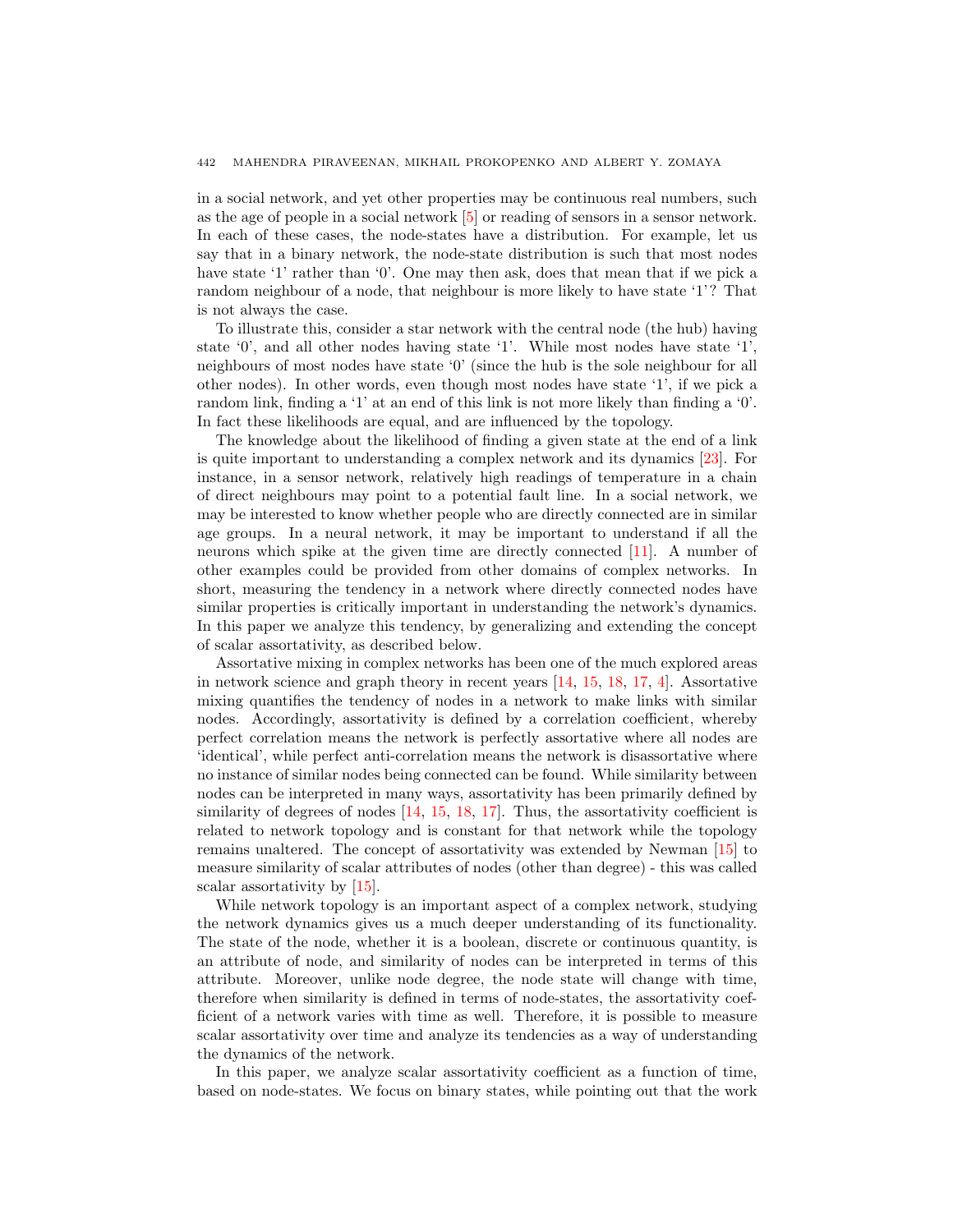could be extended to multi-state models. Network scalar assortativity measures the tendency of nodes to have direct links with similar nodes in terms of their states, and can vary with time. We show that network scalar assortativity carries information about the network's dynamics that cannot be described by either the topology alone or by the state distribution alone, and we quantify this information using information theoretic measures. Furthermore, following [\[17\]](#page-20-12), we also define a local contribution of an individual node to the global scalar assortativity, which we call node congruity. We analyze a number of model and real-world networks and their dynamics using these concepts.

2. Definitions and terms. In this section, we review the concepts related to degree-based assortativity. Let us consider a network with  $N$  nodes (vertices) and M links (edges). Let us say that the probability of a randomly chosen node having degree k is  $p_k$ , where  $1 \leq k \leq N_p$ . The distribution of such probabilities is called the degree distribution  $p_k$  of the network. Let us now consider a randomly chosen link in an undirected network. We may denote the probability of the node at a random end of this link having remaining-degree  $k$  as  $q_k$ . We call the distribution of such probabilities as the excess degree distribution  $q_k$  of the network. This distribution is biased in favour of nodes of high degree, since more links end at a high-degree node than at a low-degree one [\[14\]](#page-20-9). It is related to the original degree distribution as follows:

$$
q_k = \frac{(k+1)p_{k+1}}{\sum_{1}^{N_p} k p_k} \quad , \quad 1 \le k \le N_p \tag{1}
$$

Now let us consider an undirected link having a node with excess-degree  $j$  on one end and a node with excess-degree k on the other end. Following  $[4]$  and Newman [\[14\]](#page-20-9), we can define the quantity  $e_{i,k}$  to be the joint probability distribution of the degrees of the two nodes at either end of a randomly chosen link.

2.1. **Network assortativity.** The measure proposed in  $[15, 14]$  $[15, 14]$  $[15, 14]$  defines assortativity as a correlation function in terms of degrees at the network level [\[4,](#page-20-13) [14\]](#page-20-9). This correlation function yields zero for non-assortative mixing and positive or negative values for assortative or disassortative mixing respectively. In the case of undirected networks, If no preferential mixing occurs, then  $e_{i,k} = q_i q_k$ . Therefore the correlation can be defined as

$$
r = \frac{1}{\sigma_q^2} \left[ \sum_{jk} jk \left( e_{j,k} - q_j q_k \right) \right]
$$
 (2)

where  $e_{j,k}$  is the joint probability distribution of the remaining degrees of the two nodes at either end of a randomly chosen link.  $\sigma_q$  is the standard deviation of the remaining degree distribution of the network,  $q_k$ . Similarly, the term  $\sum j q_j$  can be j understood as  $\mu_q$ , the expected value or mean of the remaining degree distribution. Therefore network assortativity  $r$  can be defined also as:

$$
r = \frac{1}{\sigma_q^2} \left[ \left( \sum_{jk} j k e_{j,k} \right) - \mu_q^2 \right]
$$
 (3)

where  $\mu_q$  and  $\sigma_q$  are both constants for the network.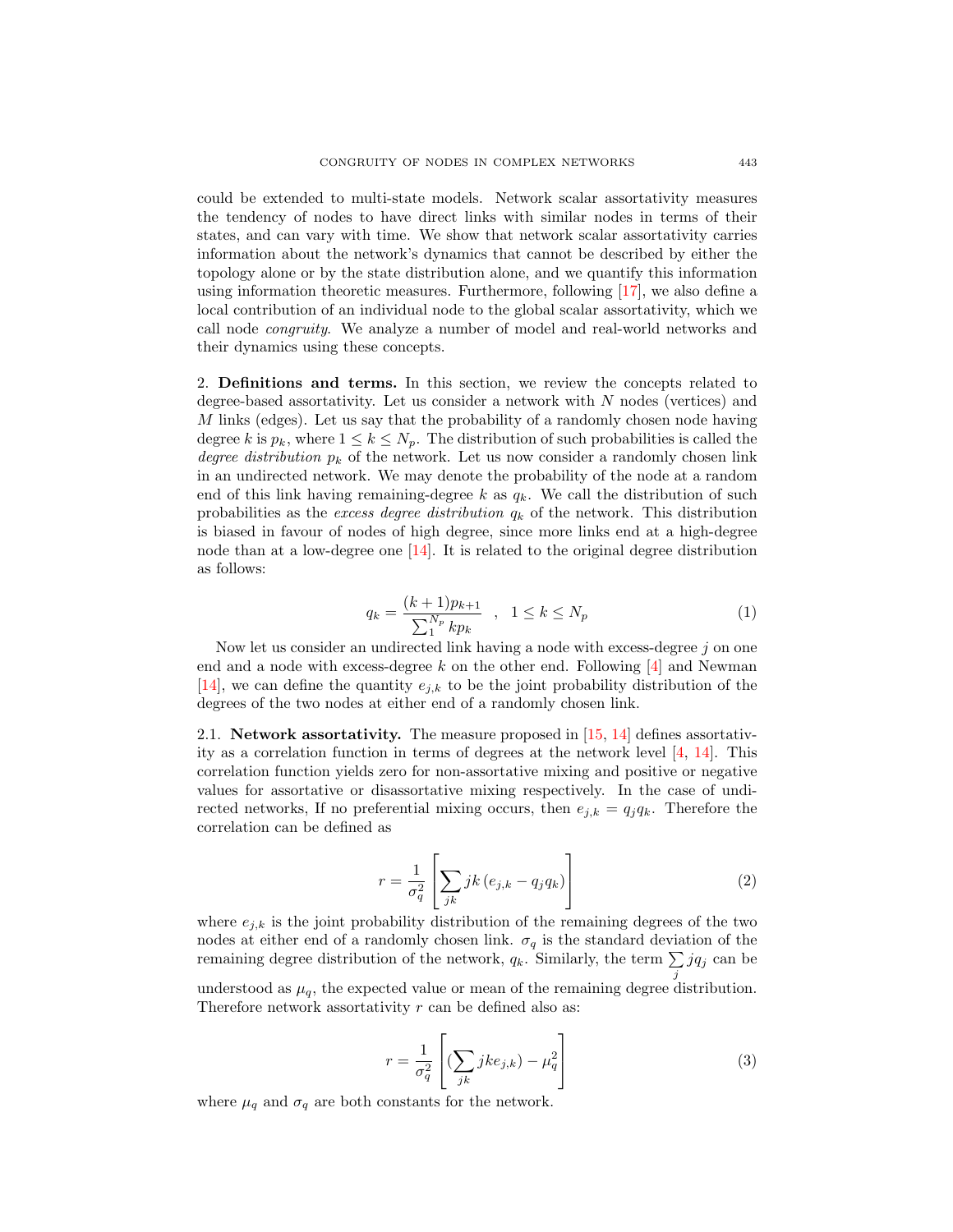## 444 MAHENDRA PIRAVEENAN, MIKHAIL PROKOPENKO AND ALBERT Y. ZOMAYA

Here r lies between  $-1$  and 1, whereby  $r = 1$  means perfect assortativity,  $r = -1$ means perfect disassortativity, and  $r = 0$  means no assortativity (random linking).

This definition was extended in [\[15\]](#page-20-10) to any scalar attribute of a network. Accordingly, scalar assortativity in [\[15\]](#page-20-10) is defined as

$$
r = \frac{1}{1 - \sum_{jk} a_j b_k} \left[ \sum_{jk} \left( e_{j,k} - a_j b_k \right) \right]
$$
 (4)

where  $a_i$  and  $b_k$  are the fraction of each type of end (source or target) of a link that is attached to node of type  $j$  and node of type  $k$ . In undirected networks, where there is no 'source' or 'target' node,  $a_j = b_k$ . As before,  $e_{j,k}$  is the fraction of links which have type  $j$  of node at source and type  $k$  of nodes at target.

Let us say that a given node at a given time t is in state  $y<sup>t</sup>$ . For simplicity, let us assume that  $y<sup>t</sup>$  takes only integer values (though the concept of scalar assortativity is applicable to continuous node states with appropriate binning). Most of the examples we present in this paper, in fact, assume binary node states. Following the excess degree distribution, let us define distribution  $q_y^t$  as the probability distribution of finding a link with node state  $y<sup>t</sup>$  at an end of a link at time t. Similarly, let us define distribution  $e_{y,z}^t$  as the probability distribution of finding a link with node state  $y^t$  at one end of the link and node state  $z^t$  at the other end of the link. Let us also say the expectation of  $q_y^t$  at a given instant t is denoted as  $\mu_q^t$  and the standard deviation of the same distribution at time t as  $\sigma_q^t$ , Then network scalar assortativity  $\mathscr{L}^t$  is defined as [\[15\]](#page-20-10):

$$
\mathcal{L}^t = \frac{1}{\left(\sigma_q^t\right)^2} \left[ \sum_{yz} yz \left( e_{y,z}^t - q_y^t q_z^t \right) \right] \tag{5}
$$

Equivalently, we can also write

$$
\mathscr{L}^t = \frac{1}{\left(\sigma_q^t\right)^2} \left[ \left( \sum_{yz} yze_{y,z}^t \right) - \left(\mu_q^t\right)^2 \right] \tag{6}
$$

where  $\mu_q^t$  is the expected value of node-state at the end of a link at time t.

Let us note that if the scalar assortativity  $\mathscr{L}^t = 1$ , it means all links in the network have same node-states at either side of the link (In a non-fragmented network, this also means that all nodes must be on the same state). If  $\mathscr{L}^t = -1$ , it means that all links have nodes with dissimilar states on either side of them.

If  $\mathscr{L}^t = 0$ , it means that a link is equally likely to have similar or dissimilar node-states on either side of the link.

We should note that  $\mathscr{L}^t = 0$  does not imply a random distribution of nodes states. Indeed, scalar assortativity is a measure of the influence of topology in the 'expected' node state at the end of a link. Therefore, if the expected value of the node-state distribution is equal to the expected value of  $q_z^t$ , then scalar assortativity should be zero. The following examples with some model networks will illustrate this point further.

3. Synthetic network models. Before analyzing real-world networks, we consider the scalar assortativity of some simple canonical networks with some simple node-state distributions. For simplicity, let us consider binary node states, where node state can be either 1 or 0. Note that regardless of the number of possible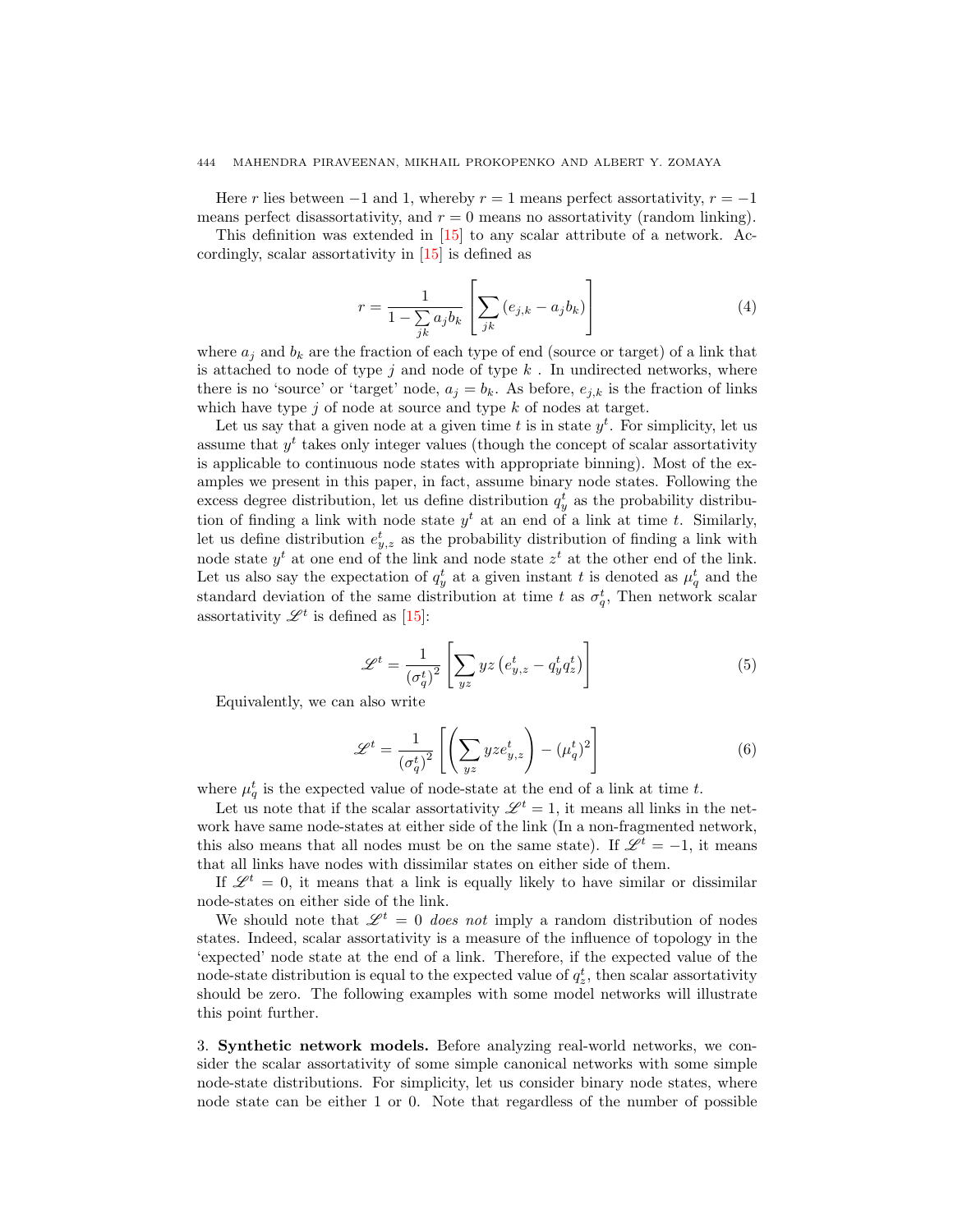states and their discrete/continuous nature, network scalar assortativity will take continuous values. This is the case even when the node states are binary.

Perfect positive scalar assortativity  $\mathcal{L}^{t} = 1.0$  is possible if and only if all nodes are in the same state, regardless of the topology (unless the network is fragmented). Therefore let us concentrate on the cases which show perfect negative scalar assortativity  $\mathscr{L}^{t} = -1.0$ .



<span id="page-4-0"></span>FIGURE 1. Star network with scalar assortativity  $\mathscr{L}^t = -1$ 

First, let us consider a Star network with dissimilar node as a hub. Star topology is an important motif in many real world networks including communication networks, Local Area Networks (LAN), and regulatory networks [\[23\]](#page-20-8). We alluded to this network at the start of this paper in discussing the motivation for this work. The star network shown in Figure [1](#page-4-0) with binary nodes states has scalar assortativity of  $\mathscr{L}^t = -1$ . It should be noted that even though most nodes have similar states, the scalar assortativity shows extreme negative correlation. This is the simplest case with perfect negative scalar assortativity.  $\mathscr{L}^t = -1$  is not possible for all network topologies however. In scale free networks, it may not be possible to achieve  $\mathcal{L}^t = -1$  for any combination of node states, simply due to the topology. However, if the scale free networks is a tree, then a set of node states can be found such that  $\mathscr{L}^t = -1$ .

In general, the exact values of  $\mathscr{L}^t$  depend not only on the topology but also on the number of possible states.

Now let us consider a ring network with nodes having alternating states. The ring network, as shown in Figure [2,](#page-5-0) also shows  $\mathscr{L}^t = -1$ .

As an example for the simple scale-free network (in this case, also a network with a tree topology) showing perfect negative scalar assortativity, we present the network in Figure [3.](#page-5-1) As the figure shows, this network with the given node-states has perfect negative scalar assortativity.

A random or scale-free network, with randomly distributed binary node states, would display  $\mathscr{L}^t \approx 0$ .

We have utilized a number of topologies above to demonstrate the occurrences of extreme scalar assortativity values ( $\mathscr{L}^t = 1.0$ ,  $\mathscr{L}^t = -1.0$ ) and  $\mathscr{L}^t = 0$ . However, it is important to note that network scalar assortativity is not determined by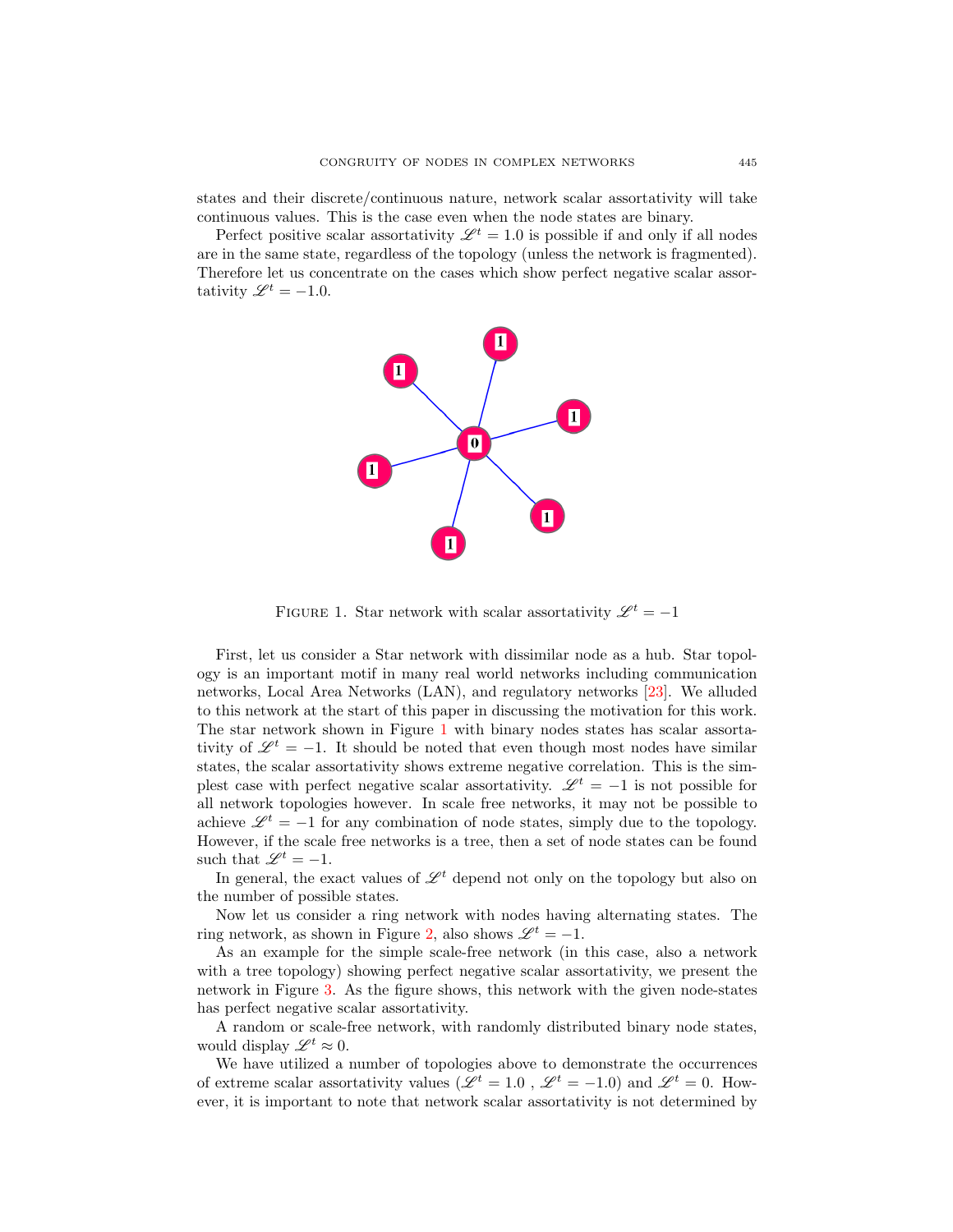

FIGURE 2. Ring network with scalar assortativity  $\mathscr{L}^t = -1$ 

<span id="page-5-0"></span>

<span id="page-5-1"></span>FIGURE 3. A scale-free network with scalar assortativity  $\mathscr{L}^t = -1$ 

topology alone. Indeed, even for very simple topologies, the whole range of scalar assortativity values are possible. To demonstrate this, let us consider the simple 'benzene-ring' like topology in Figure [4.](#page-6-0) Assume that, in seven time steps, the nodes take the node-states shown in Table [1.](#page-6-1) As Table [1](#page-6-1) also shows, as the '1' states propagate the scalar assortativity goes from 1.0 to  $-1.0$ , while the topology remains the same. We will show that large fluctuations in scalar assortativity are possible in other topologies also, including scale-free networks. Thus, network scalar assortativity provides more information about the node-states and dynamics of networks than the network's degree-based assortativity (a correlation measure of network topology) or statistical measures such as the standard deviation of nodestates (correlation measures on node-state distribution) can by themselves provide.

4. Scalar assortativity in Random Boolean Networks. To understand scalar assortativity as a function of time, we simulated network dynamics on a number of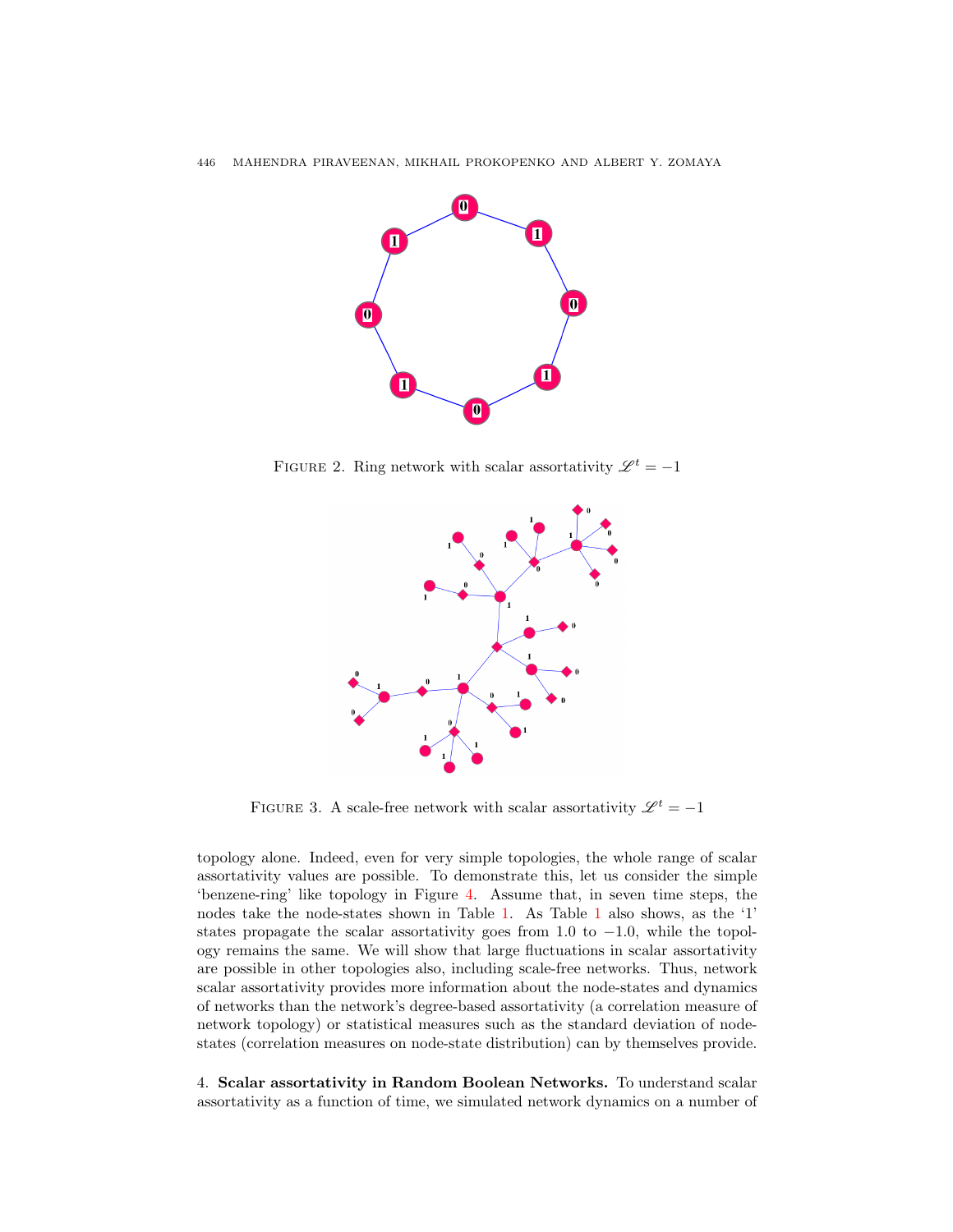| <b>Node</b>          | $T=1$          | $T=2$    | $T=3$    | $T=4$    | $T=5$        | $T=6$    | $T=7$    |
|----------------------|----------------|----------|----------|----------|--------------|----------|----------|
| 1                    | $\theta$       | 1        | 1        | 1        | 1            | 1        | 1        |
| $\overline{2}$       | $\overline{0}$ | $\theta$ | $\theta$ | $\theta$ | $\theta$     | $\theta$ | $\theta$ |
| 3                    | $\theta$       | $\theta$ | 1        | 1        | 1            | 1        | 1        |
| $\overline{4}$       | $\theta$       | $\Omega$ | $\theta$ | $\Omega$ | $\theta$     | $\theta$ | $\Omega$ |
| 5                    | $\theta$       | $\theta$ | $\theta$ | 1        | $\mathbf{1}$ | 1        | 1        |
| 6                    | $\theta$       | 0        | $\theta$ | $\theta$ | $\theta$     | $\theta$ | $\theta$ |
| 7                    | $\theta$       | $\theta$ | $\theta$ | $\Omega$ | $\mathbf{1}$ | 1        | 1        |
| 8                    | $\theta$       | $\theta$ | $\theta$ | $\theta$ | $\theta$     | $\theta$ | $\Omega$ |
| 9                    | $\theta$       | $\theta$ | $\theta$ | $\theta$ | $\theta$     | 1        | 1        |
| 10                   | $\theta$       | $\theta$ | $\theta$ | $\theta$ | $\theta$     | $\theta$ | $\Omega$ |
| 11                   | $\theta$       | $\theta$ | $\theta$ | $\theta$ | $\theta$     | $\theta$ | 1        |
| 12                   | $\theta$       | $\theta$ | $\Omega$ | $\Omega$ | $\theta$     | $\theta$ | $\theta$ |
| scalar assortativity | 1.0            | $-0.14$  | $-0.33$  | $-0.60$  | $-0.71$      | $-0.84$  | $-1.0$   |

<span id="page-6-1"></span>Table 1. The states for seven time steps and corresponding scalar assortativity for the network shown in Figure [4](#page-6-0)



<span id="page-6-0"></span>Figure 4. A benzene-ring like topology shows scalar assortativity ranging from  $\mathscr{L}^t = 1$  to  $\mathscr{L}^t = -1$  depending on node-states (The states in the figure corerspond to  $T = 7$  in Table 1).

boolean networks and measured their scalar assortativity against time. We used the topologies of a number of real world networks (eg: E. coli transcription network), but in simulating the dynamics, we assumed that their node state would be either 'zero' or 'one' (i.e we considered them as boolean networks). Particularly, we utilised the topologies of Gene Regulatory Networks and transcription networks, since it has been shown that boolean networks are good models for these types of real world networks [\[3,](#page-20-14) [2\]](#page-20-15). The interpretation of the boolean states is expressed or not-expressed states of the genes. We implemented a number of logic functions in the nodes to simulate the dynamics, as listed below.

1. logic  $f_1$ : The nodes are simply assigned a boolean state ('0' or '1') with probabilities  $1 - p$  and p. The previous state of the node considered or other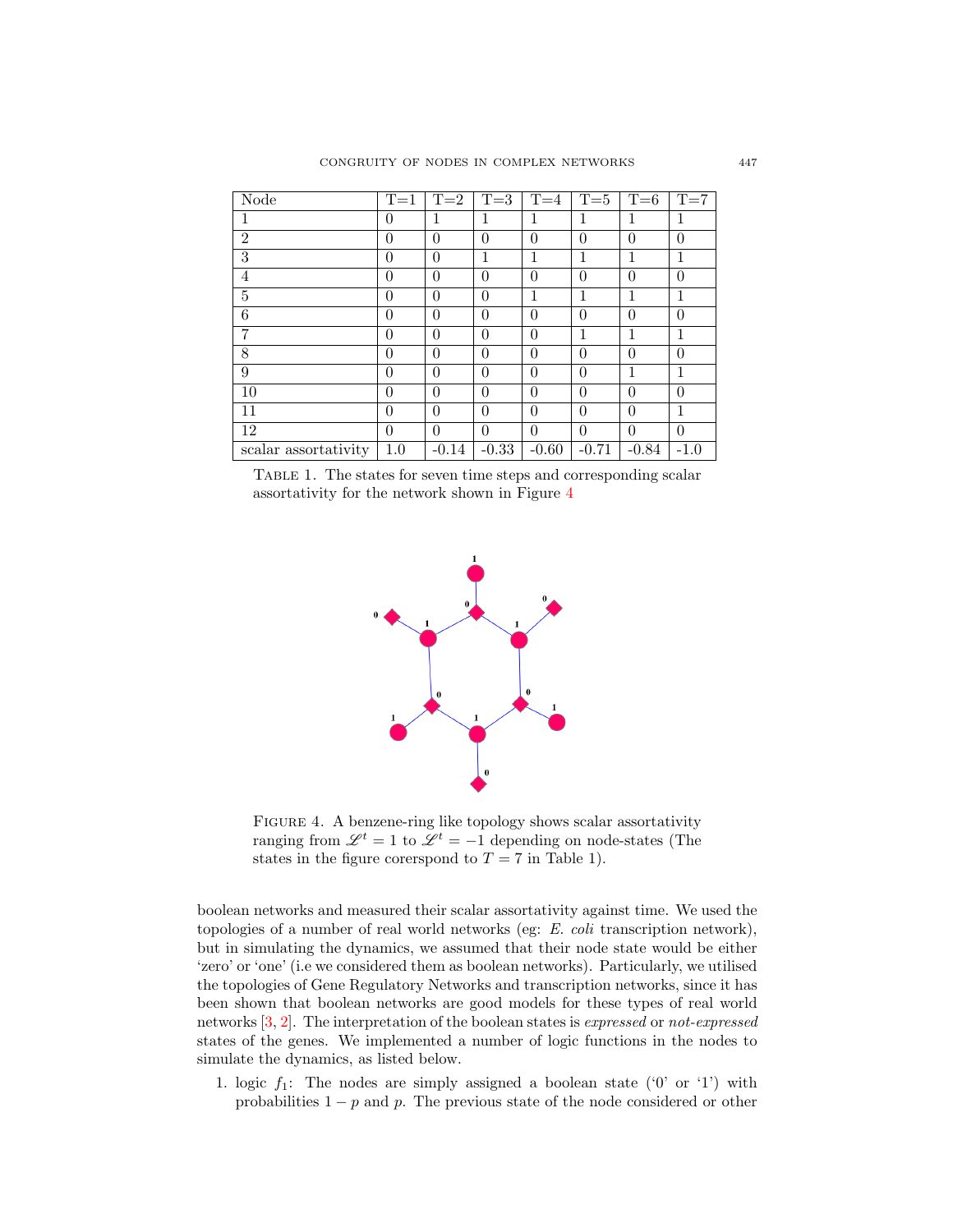nodes do not influence the current state. If  $p = 0.5$ , the node will be randomly assigned '1' or '0' with equal likelihood.

- 2. logic  $f_2$ : The nodes follow the 'average state' of all their neighbours with probability p. Specifically:
	- If node state  $y_v = 0$  and average neighbour state  $\overline{z} > 0.5$ , then with probability  $p = A\overline{z}$ , the node changes state to  $y_v = 1$ . A is a parameter of the logic.
	- If node state  $y_v = 1$  and average neighbour state  $\overline{z} < 0.5$ , then with probability  $p = A\overline{z}$ , the node changes state to  $y_v = 0$
- 3. logic  $f_3$ : The nodes 'oppose' the states of their neighbours with probability p. Since a node will have a number of neighbours, a node will choose one node from its neighbours and change its state to 'oppose' that neighbours state. The probability of a neighbour being chosen is proportional to the neighbour's degree. That is, nodes with more connections are more likely to be 'opposed' by their neighbours. Formally, for the concerned node  $v$  with degree  $d_v$ , choose a node w among the neighbours with probability  $p_w$  such that

$$
p_w = \frac{k_w}{\sum_1^{d_v} k_w} \tag{7}
$$

and change the node state of node v such that  $y_v \neq y_w$ .

We ran a number of simulation experiments, implementing the above logical functions in the nodes of networks. In a given simulation experiment, all nodes had identical logical behaviour. However, the logic function that is run on nodes could change with time (e.g., nodes implementing  $f_1$  for  $T_1$  time-steps and then  $f_2$  for  $T_2$  time-steps, periodically.). The node states were synchronously updated, with the updating order random and shuffled for each time step. The simulation results for the boolean network with the E. coli transcription network topology are given below.

**Logic**  $f_1$ : When node states are randomly assigned (with  $P(1) = p$ ), the scalar assortativity remains close to zero for any number of time steps. We tried changing the value  $p$  periodically, so that the proportion of '1' states changes with time. The result of such a simulation experiment is shown in Figure  $5$ , where parameter  $p$  is periodically changed from  $p = 0.2$  to  $p = 0.8$ . We see that despite the change in the proportion of '1' states, the scalar assortativity remains close to zero. A similar example is shown in Figure [6,](#page-9-0) where parameter  $p$  is periodically and *linearly* (rather than like a step-function) changed from  $p = 0.2$  to  $p = 1.0$ . Again, we see that the scalar assortativity remains close to zero throughout the simulation time.

These results are easy to explain. Scalar assortativity does not depend only on the distribution of states, but it depends also on the placement of states topologically. If the topological assignment is random, then despite the variations in the state distribution, the scalar assortativity will be close to zero. It can be shown that this result is valid for networks with any number of states, not just binary state networks.

**Logic**  $f_2$ : As seen above, logic  $f_2$  is implemented in such a way that nodes tend to (stochastically) follow the states of their neighbours. Intuitively, this should mean that the scalar assortativity must increase, since links are increasingly likely to have nodes with similar states at each end over time. The result of a simulation for 200 time-steps where nodes implement this logic is shown in Figure [7.](#page-9-1) The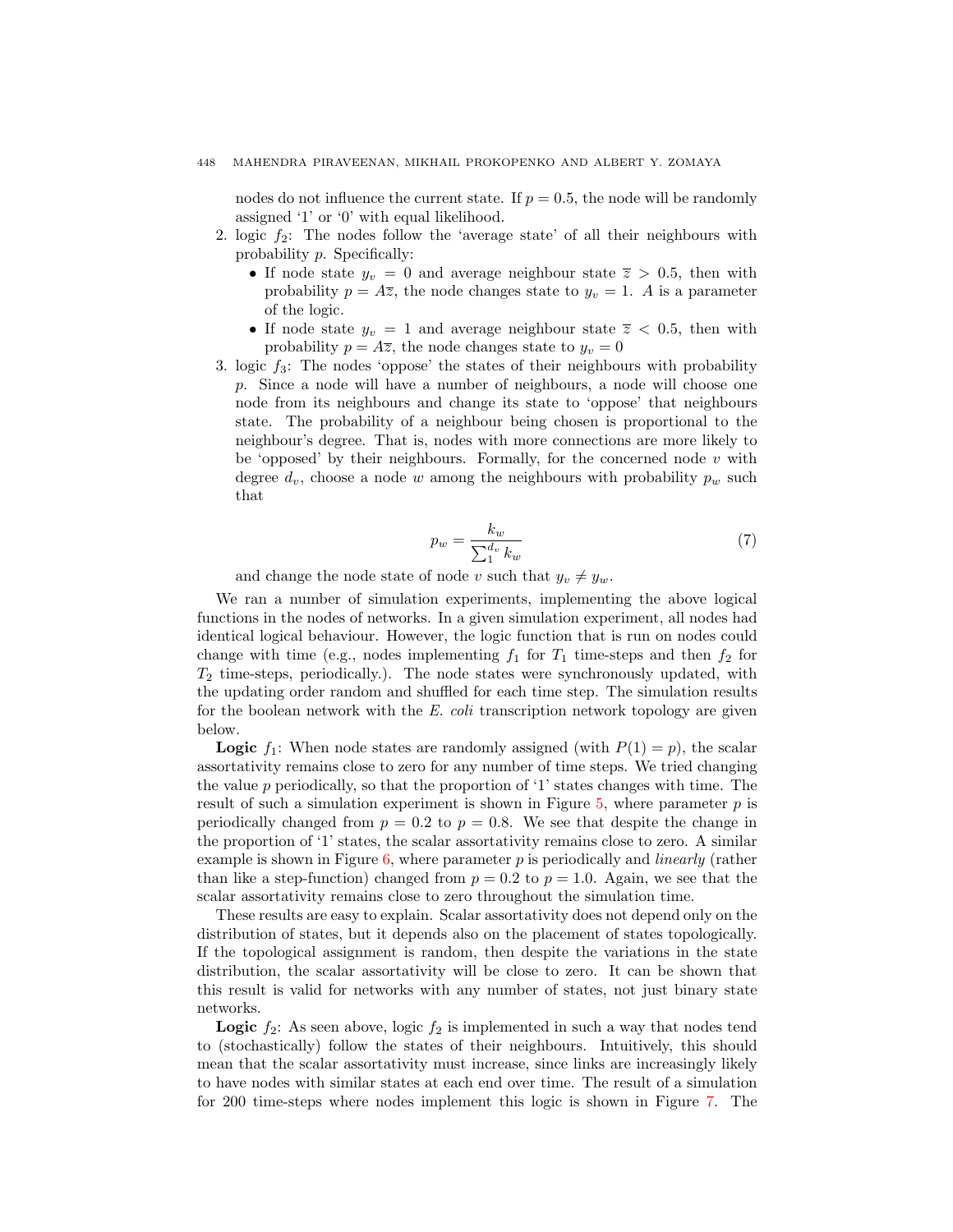nodes are initialised randomly. Indeed, we could see from this figure that the scalar assortativity starts from close to zero and increases exponentially and stabilises at  $\mathscr{L} = 0.63$ . We observe that comparatively the proportion of '1's do not change much. The result of another run of the same simulation is shown in Figure [8](#page-10-0) where the proportion of '1' states actually decreases, while scalar assortativity still increases exponentially.

From these results, it is clear that scalar assortativity can vary by orders of magnitude while the distribution of states remain nearly unchanged. In this case, the implemented dynamics, which encourages neighbouring nodes to have similar states, is responsible for the eventual high (positive) scalar assortativity.



<span id="page-8-0"></span>FIGURE 5. Variation of scalar assortativity vs time for a boolean network with E.coli transcription topology. The nodes implement a simple logic to randomly assign node states. The state distribution is varied, periodically having a high proportion of '1' states. While the state distribution peaks periodically, scalar assortativity does not change much and stays close to zero. Stars: mean of state distribution. Crosses: network scalar assortativity.

**Logic**  $f_3$ : Logic  $f_3$  is implemented in such a way that nodes stochastically 'oppose' the state of their neighbours, with the neighbours with the highest degree having more likelihood to be 'opposed'. Intuitively, this should mean that the scalar assortativity must decrease from zero, since links are increasingly likely to have nodes with opposite states at each end. The results of two separate simulation runs for 200 time-steps where nodes implement this logic are shown in Figure [9](#page-10-1) and [10.](#page-11-0) Again, the nodes are initialised randomly. We could see from these figures that scalar assortativity indeed decreases from zero and stabilises on considerably negative values (around  $\mathscr{L} = -0.5$ ). In Figure [9,](#page-10-1) the proportion of '1's slightly increases with time, whereby in Figure [10,](#page-11-0) the proportion of '1's slightly decreases with time; however, in both cases, the scalar assortativity decreases by an order of magnitude. These results further confirm that scalar assortativity can vary by orders of magnitude while the distribution of states remain nearly unchanged. In this case, the implemented dynamics, which discourages neighbouring nodes to have similar states, is responsible for the eventual negative scalar assortativity.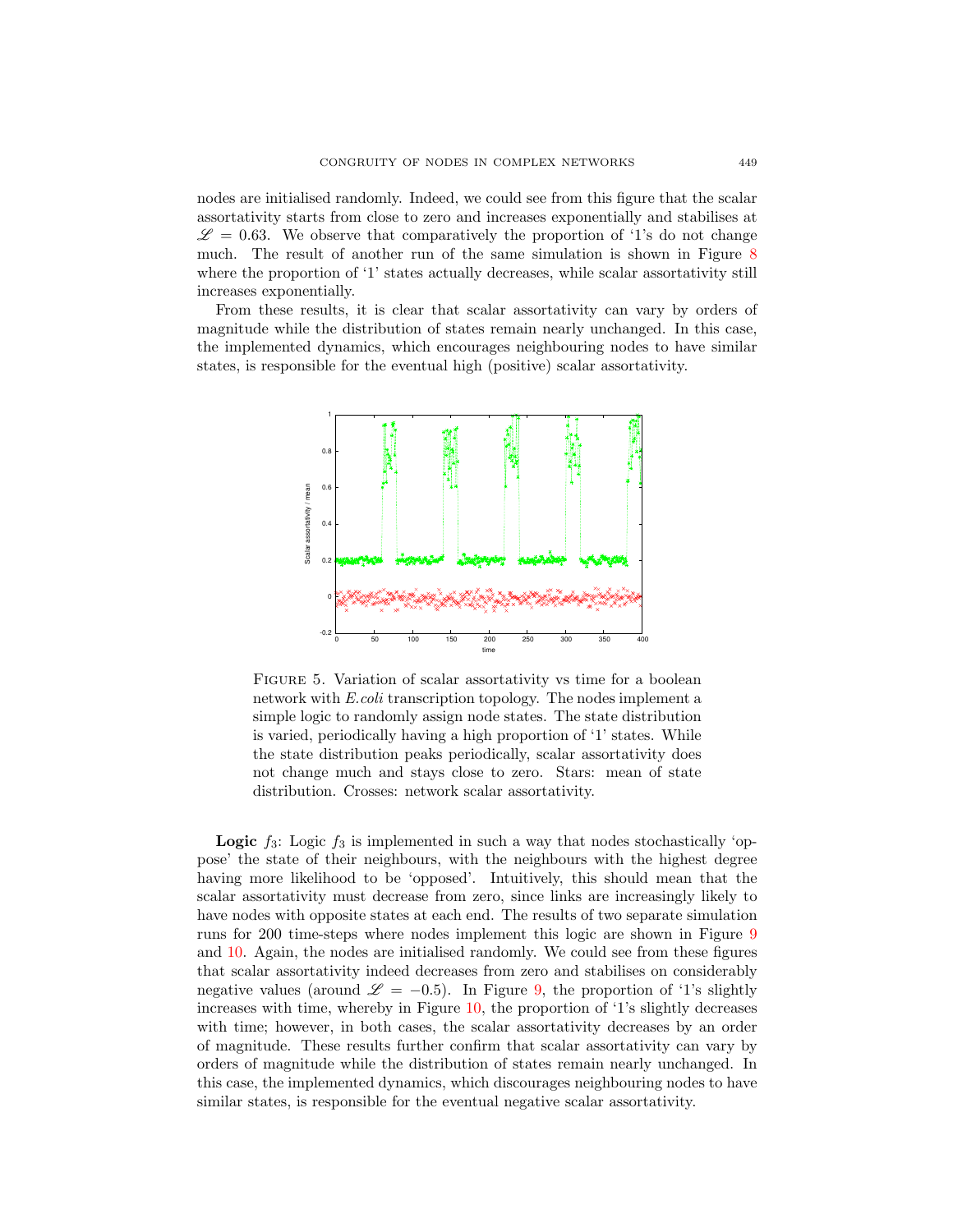

<span id="page-9-0"></span>FIGURE 6. Variation of scalar assortativity vs time for a boolean network with E.coli transcription topology. The nodes implement a simple logic to randomly assign node states. The state distribution is varied, periodically having a high proportion of '1' states. While the state distribution peaks periodically, scalar assortativity does not change much and stays close to zero. Stars: mean of state distribution. Crosses: network scalar assortativity.



<span id="page-9-1"></span>Figure 7. Variation of scalar assortativity vs time for a boolean network with E.coli transcription topology. The nodes implement a simple logic to probabilistically follow the average state of their neighbours. The initial node states are random. Note that while the state distribution does not change much, scalar assortativity increases exponentially from near zero (scalar non-assortativity) to positive scalar assortativity. Stars: mean of state distribution. Crosses: network scalar assortativity.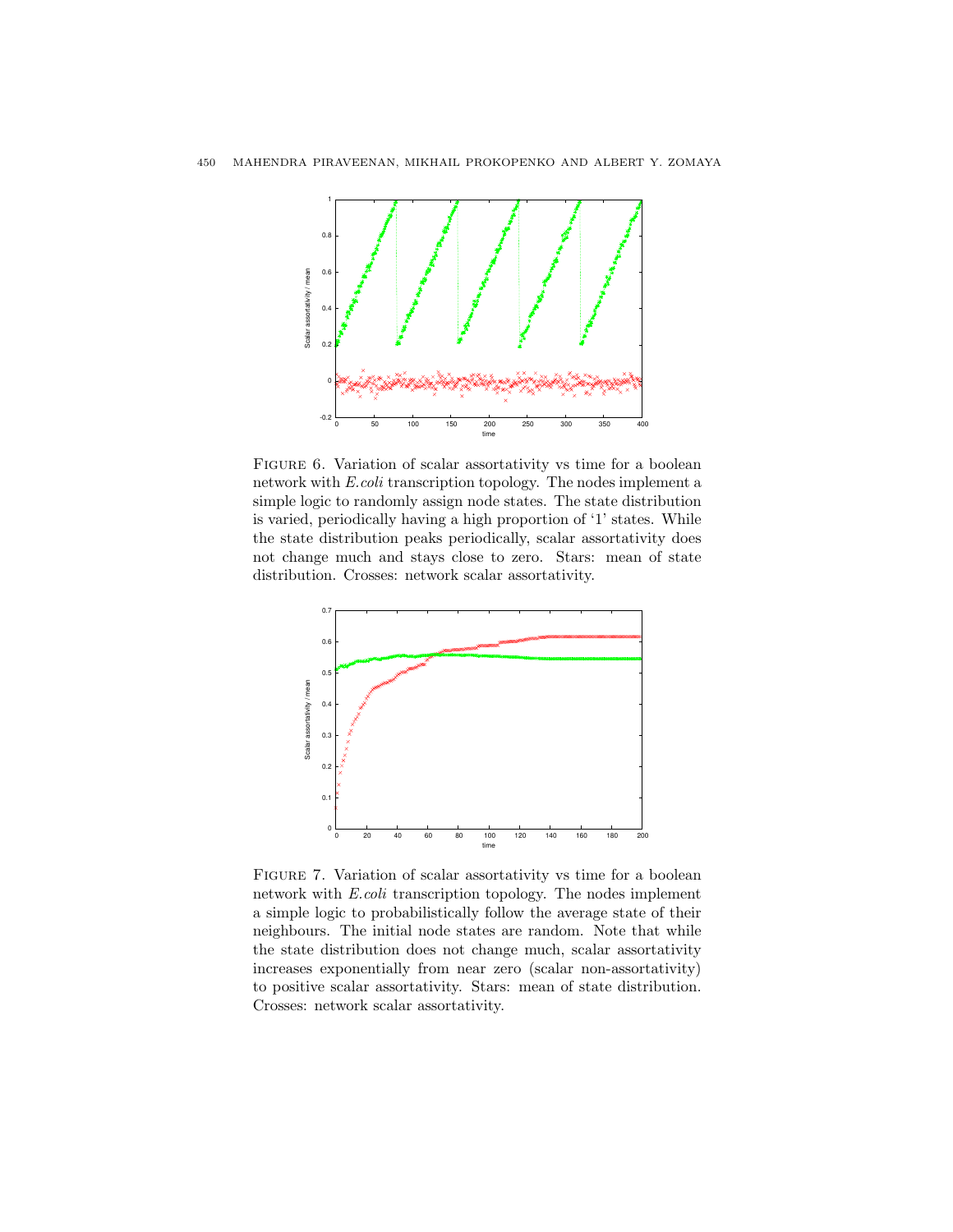

<span id="page-10-0"></span>FIGURE 8. Variation of scalar assortativity vs time for a boolean network with E.coli transcription topology. The nodes implement a simple logic to probabilistically follow the average state of their neighbours. The initial node states are random. While the state distribution does not change much, scalar assortativity increases exponentially from near zero (scalar non-assortativity) to positive scalar assortativity. Stars: mean of state distribution. Crosses: network scalar assortativity.



<span id="page-10-1"></span>FIGURE 9. Variation of scalar assortativity vs time for a boolean network with E.coli transcription topology. The nodes implement a simple logic to probabilistically oppose the state of their neighbours. The initial node states are random.While the state distribution does not change much, scalar assortativity decreases exponentially from near zero (scalar non-assortativity) to negative scalar assortativity. Stars: mean of state distribution. Crosses: network scalar assortativity.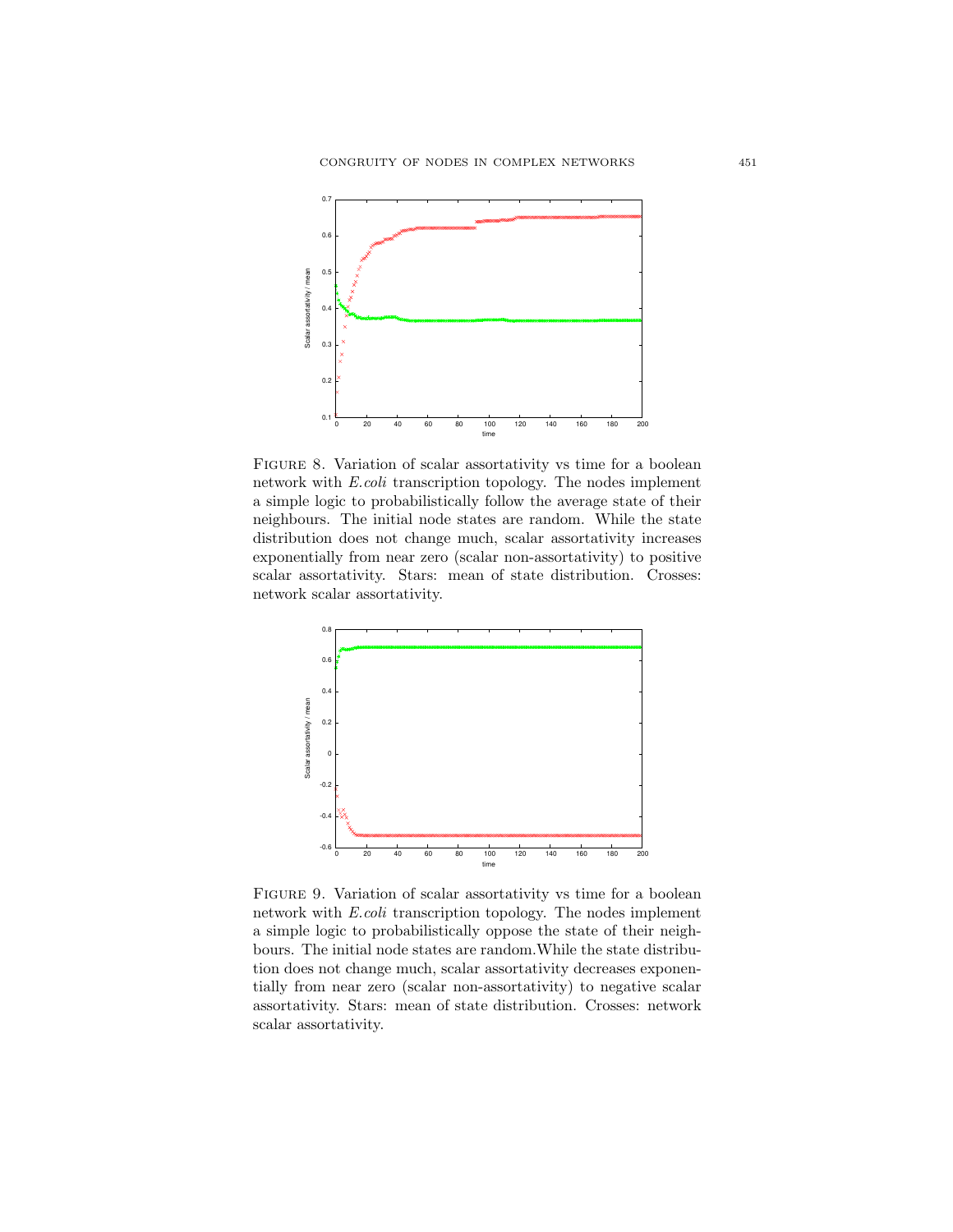

<span id="page-11-0"></span>FIGURE 10. Variation of scalar assortativity vs time for a boolean network with E.coli transcription topology. The nodes implement a simple logic to probabilistically oppose the state of their neighbours. The initial node states are random. While the state distribution does not change much, scalar assortativity decreases exponentially from near zero (scalar non-assortativity) to negative scalar assortativity. Stars: mean of state distribution. Crosses: network scalar assortativity.



<span id="page-11-1"></span>FIGURE 11. Variation of scalar assortativity vs time for a boolean network with E.coli transcription topology. The nodes alternatively implement two logics, one assigning node states randomly and the other logic where nodes probabilistically follow their neighbour's states. When the second logic is implemented, scalar assortativity increases rapidly, and when the first logic is implemented, scalar assortativity drops back to near zero. The proportion of nodes with state '1' comparatively does not change much. Stars: mean of state distribution. Crosses: network scalar assortativity.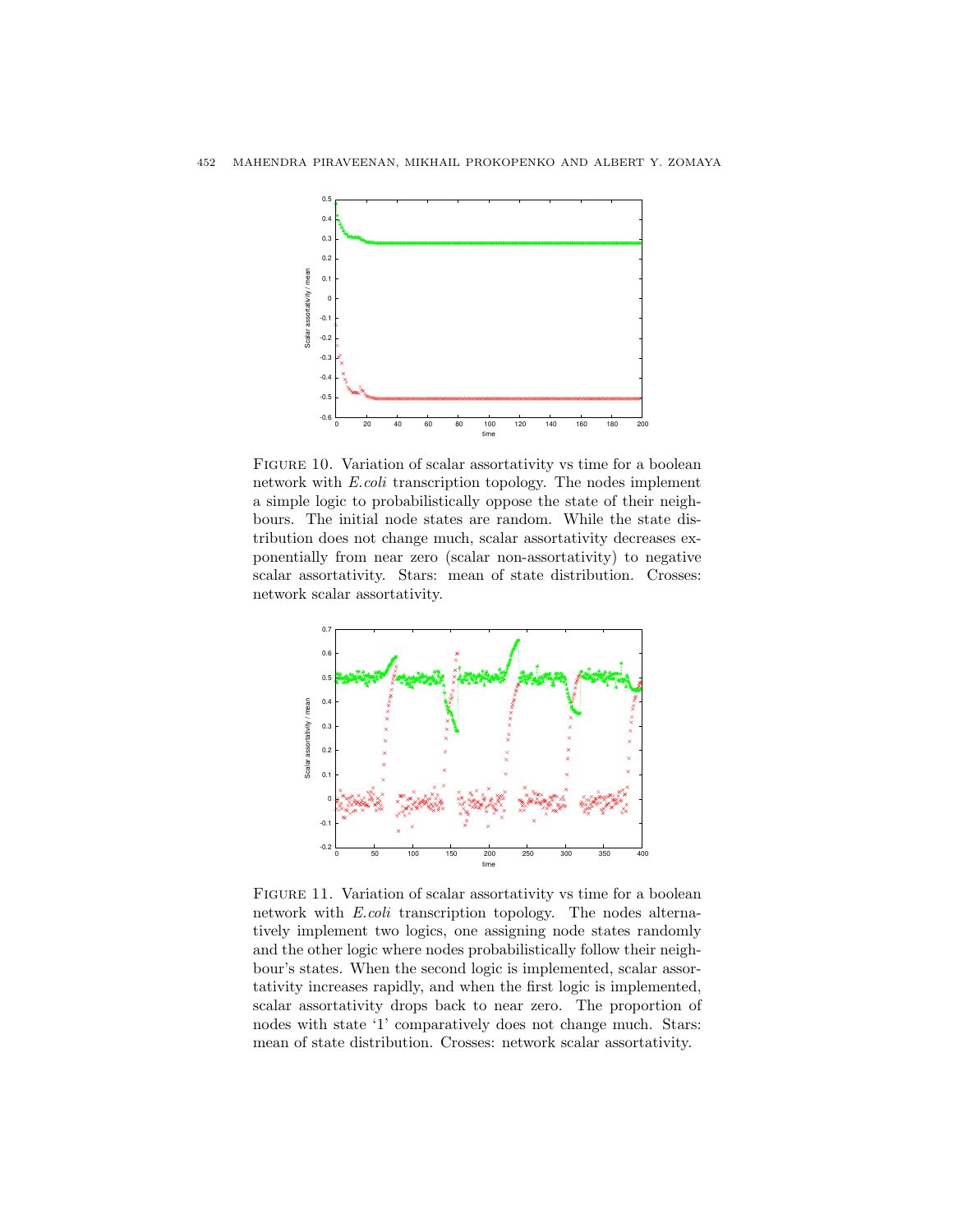

<span id="page-12-0"></span>FIGURE 12. Variation of entropy vs time for a boolean network having the topology of E. coli transcription network, simulated with logic  $f_2$ . Note that as scalar assortativity increases with time (even though not shown in this figure, logic  $f_2$  ensures that it will increase with time as we have seen before), the entropy  $H(u<sup>t</sup>)$  decreases but the entropy  $H(q^t)$  increases. Crosses:  $H(u^t)$ . Stars:  $H(q^t)$ .

Combination of logical functions: To further verify the results above, we combined the logic functions mentioned above along the time axis. For example, logic  $f_1$  was implemented on all nodes for  $t = 60$  time steps followed by logic  $f_2$ for  $t = 20$  time steps on all nodes. This process is repeated to create a periodic combination of logic  $f_1$  and logic  $f_2$ . The results of such an experiment are shown in Figure [11.](#page-11-1) We may see that when random logic  $f_1$  is implemented, (with  $p =$ 0.5), the scalar assortativity remains close to zero. When logic  $f_2$  is implemented though, scalar assortativity raises by an order of magnitude. The proportion of '1' states either increases or decreases depending on the node state distributions when the logic is flipped (from logic  $f_1$  to logic  $f_2$ ), but in all cases the change in the proportion of '1' states is small compared to the change in scalar assortativity. When the logic is flipped again (from logic  $f_2$  to logic  $f_1$ ), scalar assortativity drops back immediately close to zero. We combined logic  $f_3$  with logic  $f_1$  and logic  $f_2$  and obtained similar results. These results confirm that scalar assortativity is highly influenced by topological placement of node states (node values), and as such provides information about the network dynamics that cannot be obtained by just analysing the node state distributions of the network. In the next section, we attempt to quantify the information provided by scalar assortativity.

5. Scalar assortativity and information content. In the previous sections we have seen that scalar assortativity can convey more information about the states of the network than just conveyed by the network's state-distribution. How can we quantify this? In other words, what is the relationship between scalar assortativity and the information contained in the network in terms of its node states? To answer this, we should define the information content of a network in terms of node states.

Shannon information  $I(q)$  is a more generic measure of dependence than the correlation functions that measure linear relations  $[12, 9, 13]$  $[12, 9, 13]$  $[12, 9, 13]$  $[12, 9, 13]$  $[12, 9, 13]$ . In  $[23, 18, 21]$  $[23, 18, 21]$  $[23, 18, 21]$  $[23, 18, 21]$  $[23, 18, 21]$ , the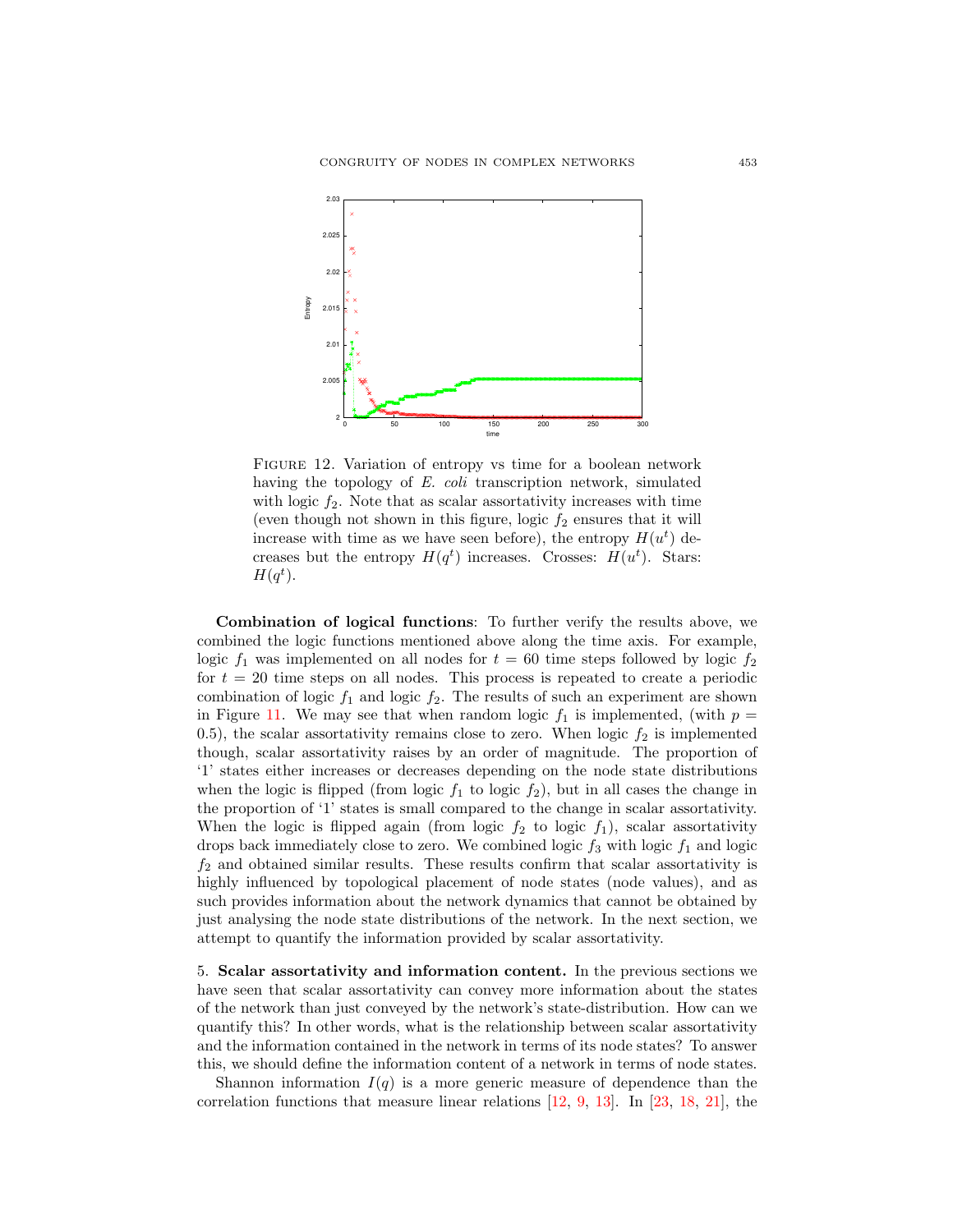entropy and information content were defined with respect to the degree distribution and joint degree distribution — purely in topological terms, irrespective of node states. Now we will attempt to define these in terms of node states in a network.

At first glance, one may wish to define the entropy of a network, using the probability distribution  $u^t$  that is defined via the probabilities  $u^t_z$  of encountering a node at the state  $z^t$  anywhere in the network, at time t:

<span id="page-13-1"></span>
$$
H(u^t) = -\sum_{z} u_z^t \log u_z^t \tag{8}
$$

In this paper however, we are interested in node states as well as the topology, and therefore, shall define entropy and information content in terms of node state distributions that depend on the link distribution. Such network entropy can be defined as

<span id="page-13-0"></span>
$$
H(q^t) = -\sum_{z} q_z^t \log q_z^t \tag{9}
$$

where  $q_z^t$  is, at time t, the probability (proportion) of links with a node (at one end) in the state z. Since  $q_z^t$  is dependent on link distribution, the entropy defined by Equation [\(9\)](#page-13-0) also depends on the network topology, and is not just the entropy of node states, defined by Equation [\(8\)](#page-13-1).

The defined entropy measures are contrasted in Figure [12.](#page-12-0) Note that the boolean network having the topology of E. coli transcription network is simulated here, with logic  $f_2$  implemented in nodes. As seen before, the logic  $f_2$  will ensure that scalar assortativity of the network will increase with time until it stabilises at a maximum value. We may note that the entropy  $H(u<sup>t</sup>)$  decreases but the entropy  $H(q<sup>t</sup>)$  increases with time. This is due to the fact that the former is not dependent on topology, and simply reflects the proportion of zeros and ones, while the latter depends on topology and reflects the scalar assortativity of the network.

Similarly, mutual information in terms of node states can be defined as:

$$
I\left(q^{t}\right) = \sum_{y} \sum_{z} e_{y,z}^{t} \log \frac{e_{y,z}^{t}}{q_{y}^{t} q_{z}^{t}} \tag{10}
$$

where  $e_{y,z}^t$  is the proportion of links connecting, at time t, the nodes with states  $y, z$  respectively;  $q_y^t$  is the proportion of links, at time t, with a node (at one end) in the state y; and similarly,  $q_z^t$  is the proportion of links, at time t, with a node (at one end) in the state z.

Now we can analyse how this mutual information changes with scalar assortativity. To do so, we looked at the two logical functions (other than  $f_1$ ) of random boolean networks, plotting network mutual information as well as scalar assortativity. The results are given in the Figures [13,](#page-14-0) [14](#page-14-1) respectively. From the figures we may see that the information content matches the absolute values of scalar assortativity. That is, the more assortative or disassortative the network is, the more information it contains about expected states at the end of links. The beginning of each simulation where scalar assortativity is close to zero contains the least amount of information. We also note that there is no evidence for just positive scalar assortativity containing more information or vice-versa. Therefore, as suggested in [\[18\]](#page-20-11) for assortativity and information content regarding degrees, we postulate that information content in a network regarding note states has a positive correlation with the *absolute value* of scalar assortativity. A detailed study of this correlation,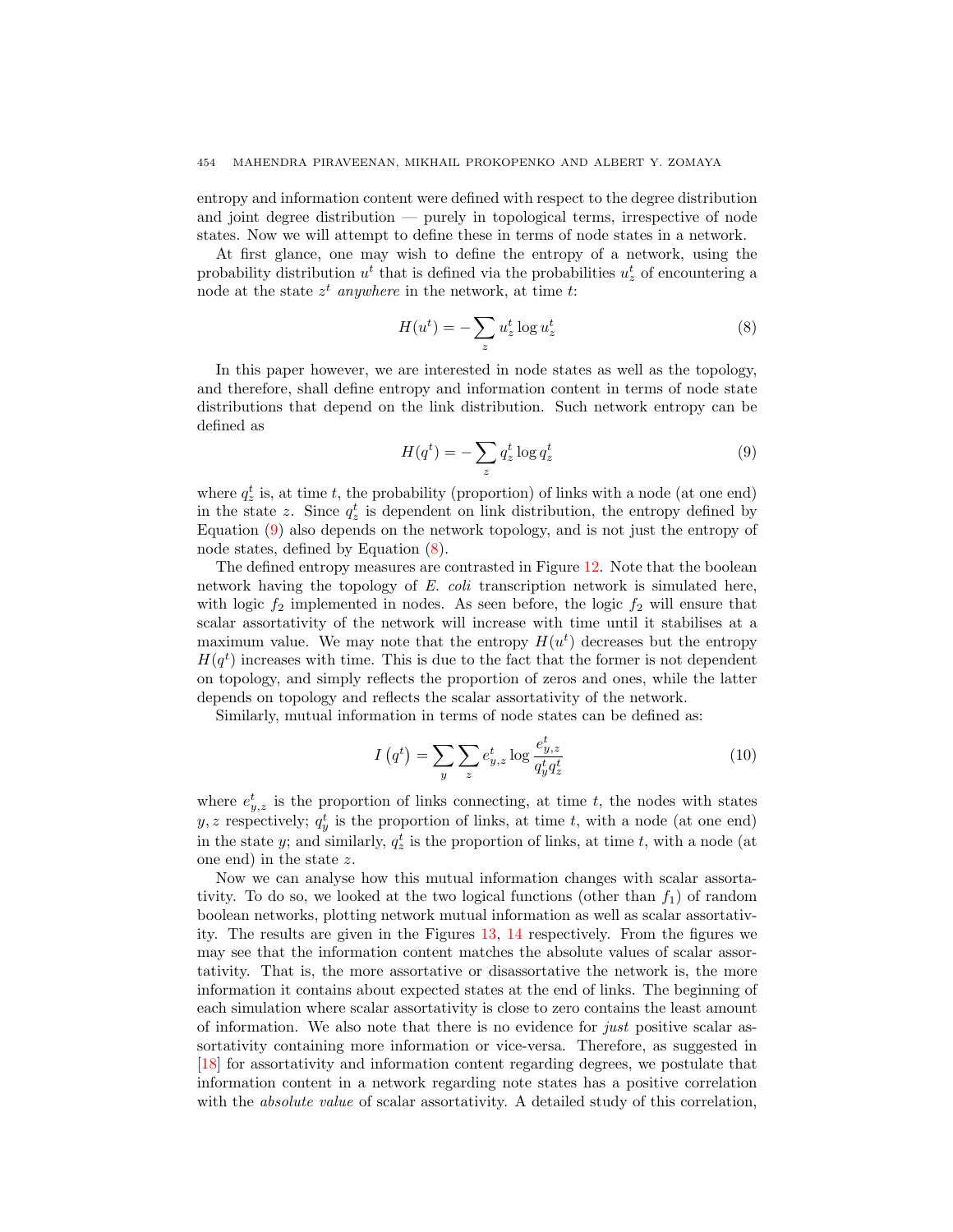

<span id="page-14-0"></span>FIGURE 13. Variation of scalar assortativity and mutual information vs time for a boolean network having the topology of E. coli transcription network. Note that information content increases with the increase in positive scalar assortativity. Simulated with logic  $f_2$ . Stars: mutual information. Crosses: network scalar assortativity.



<span id="page-14-1"></span>FIGURE 14. Variation of scalar assortativity and mutual information vs time for a boolean network having the topology of E.coli transcription network. Note that information content increases with the increase in negative scalar assortativity. Simulated with logic  $f_3$ . Stars: mutual information. Crosses: network scalar assortativity.

as done in [\[18\]](#page-20-11) for information content and degree-based assortativity, is a subject of future research.

6. Node congruity. The concept of local assortativity [\[17\]](#page-20-12) was introduced to quantify the contribution of an individual node to network assortativity. Since the scalar assortativity  $\mathscr{L}^t$  measures similarity of nodes globally, the local scalar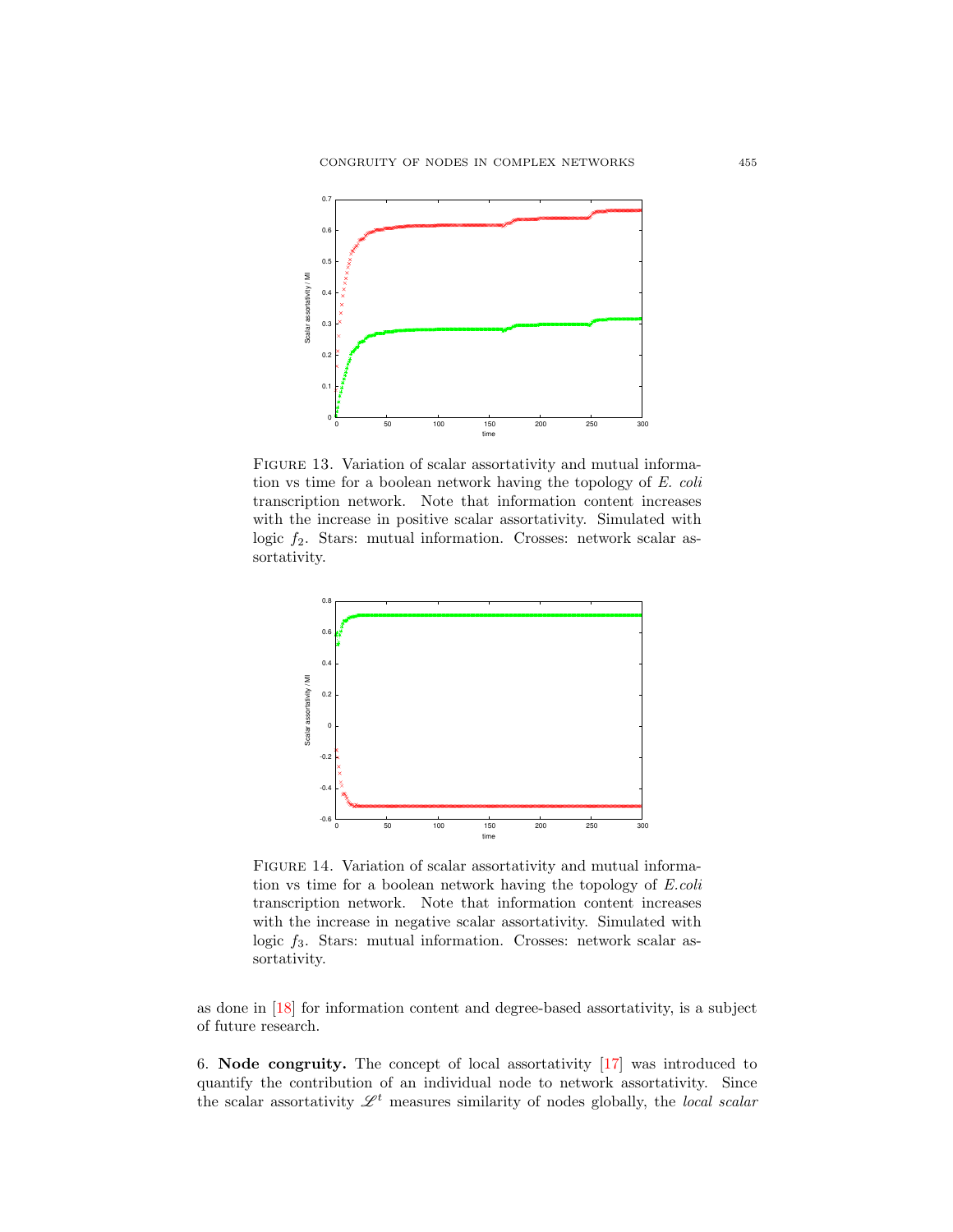assortativity, denoted  $\lambda^t$ , can be defined for each node as the node's contribution to the scalar assortativity  $\mathscr{L}^t$ , at time t. We choose for simplicity to call this local property  $\lambda^t$  the *node congruity*. We believe that *congruity* is a suitable term as it quantifies the extent to which a node is similar (congruent) to its neighbours. In this section we derive the expression for node congruity  $\lambda^t$ .

Following [\[17\]](#page-20-12) and [\[20\]](#page-20-20), we propose to derive node congruity as the contribution of a given node to the network scalar assortativity, which means we need to determine how much each node  $v$  contributes to the term

$$
\frac{1}{\sigma_q^2} \left[ \left( \sum_{yz} yze_{y,z}^t \right) - (\mu_q^t)^2 \right]
$$

Let us first look at the term  $\sum_{yz} yze_{y,z}^t$  (which is calculated over node states) and the contribution of the node  $v$  in the state  $y_v$  to this term.

Suppose we visit all the nodes in a network, and from each node in turn we

visit all the links of that node. In a network with  $N$  nodes and  $M$  links, the total visits we will thus make will be  $2M$ , since each link will be visited twice, once from each end. Suppose we build up the probability distribution  $e_{y,z}^t$  as we make these visits. Each link will add a probability of  $(1/2M)$  to the pair of  $(y, z)$  where y and z are the node states of nodes at each end of the link. Thus, each visit to a link will contribute  $yz/2M$  to the sum  $\sum_{yz} yze_{y,z}^t$ . Therefore, if we examine the node v with state  $y_v$  and degree  $d_v$  which is connected to nodes with states  $z_1, z_2, \ldots z_{d_v}$ , it will contribute  $(y_v z_1/2M) + (y_v z_2/2M) + \ldots + (y_v z_{d_v}/2M) = \frac{y_v}{2M} \sum_{i=1}^{d_v}$  $\sum_{i=1} z_i$  to the sum  $\sum_{yz} yze_{y,z}^t$ . Let us denote the average of node states of a node's neighbours as  $\overline{z} = \frac{1}{d_v} \sum_{i=1}^{d_v}$  $\sum_{i=1} z_i$ . Then we can represent the individual node's contribution,  $\alpha_v$ , to the sum  $\sum_{yz} yze_{y,z}^t$  as

<span id="page-15-0"></span>
$$
\alpha_v = \frac{y_v}{2M} \sum_{i=1}^{d_v} z_i = \frac{y_v}{2M} d_v \overline{z}
$$
\n(11)

Now let us consider a node's contribution to the term  $(\mu_q^t)^2$ . To do so, let us first examine the definition of  $\mu_q^t$ :

$$
\mu_q^t = \frac{1}{2M} \sum_{m=1}^{2M} y_m = \frac{1}{2M} \sum_{w=1}^N d_w y_w \tag{12}
$$

where m is an end of a link;  $y_m$  is the state of the node at the end m; while  $d_w$  is a node-degree and  $y_w$  a node state. The equivalence of the two representations used in this definition, is yielded by the replacement of every set of links connected to some node by that node scaled by its degree. It follows that

$$
(\mu_q^t)^2 = \left(\frac{1}{2M} \sum_{w=1}^N d_w y_w\right)^2
$$
\n(13)

$$
(\mu_q^t)^2 = \frac{1}{4M^2} (d_1 y_1 + d_2 y_2 + \dots + d_N y_N)^2
$$
 (14)

Now, let us consider the node v (without loss of generality, let it be the node 1 with node state  $y_1$ ), and its contribution to the expression above. The terms with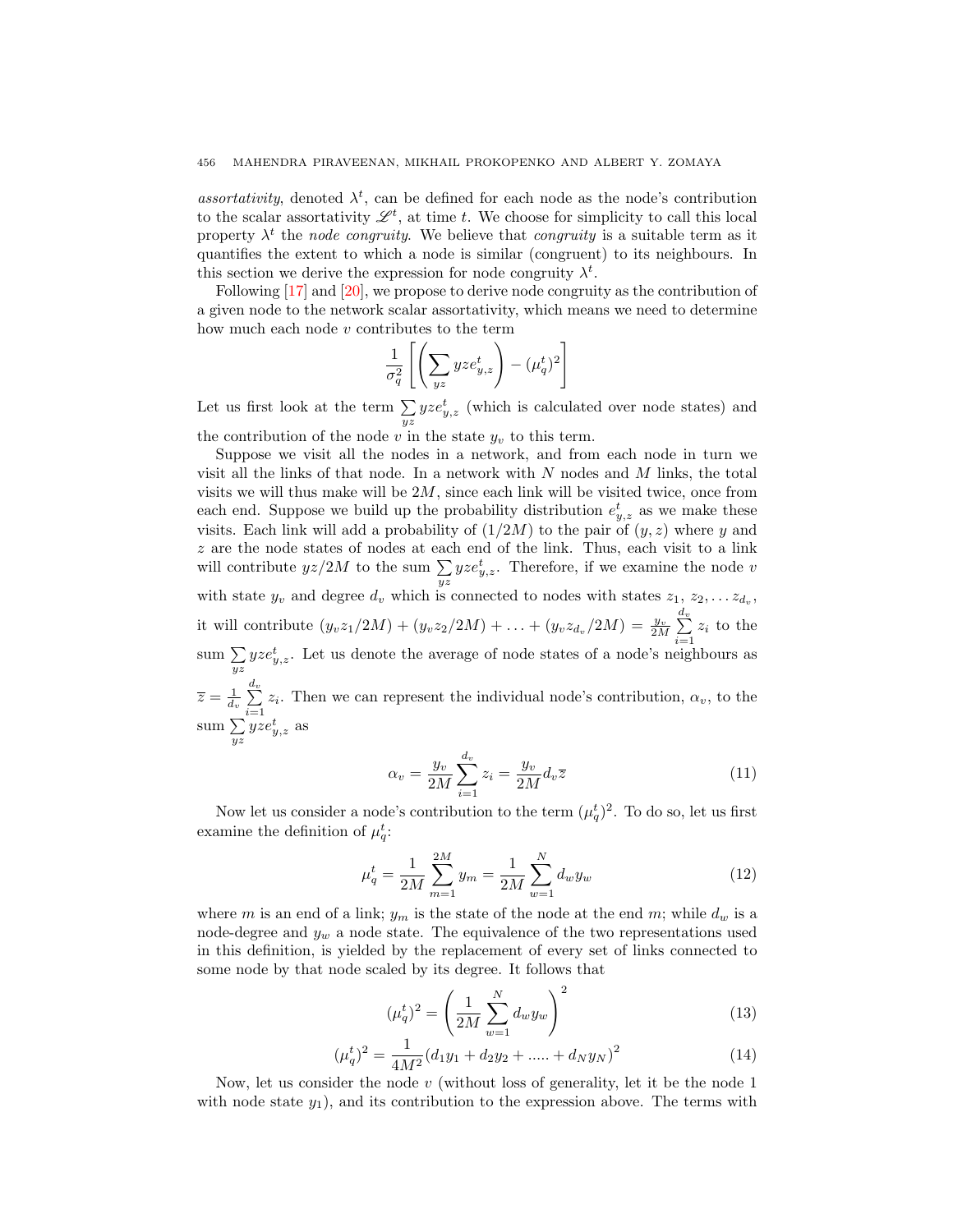index 1 are:

$$
\frac{1}{4M^2}((d_1y_1)^2 + 2d_1y_1(d_2y_2 + d_3y_3 + \dots + d_Ny_N))
$$
\n(15)

Among these, terms such as  $2d_1y_1d_jy_j$  have to be 'divided' between node 1 and node j respectively. These are multiplication terms, and we assume that an equal division is appropriate. Therefore, we can consider that contribution of node 1 is:

$$
\frac{1}{4M^2}((d_1y_1)^2 + d_1y_1(d_2y_2 + d_3y_3 + \dots + d_Ny_N))
$$
\n(16)

$$
= \frac{1}{4M^2} (d_1y_1(d_1y_1 + d_2y_2 + d_3y_3 + \dots + d_Ny_N))
$$
\n(17)

$$
=\frac{1}{4M^2}\left(d_1y_1\sum_{v=1}^N d_vy_v\right) \tag{18}
$$

Therefore, the contribution of a given node v to the term  $(\mu_q^t)^2$  can be given by:

$$
\beta_v = \frac{1}{4M^2} \left( d_v y_v \sum_{w=1}^N d_w y_w \right) \tag{19}
$$

<span id="page-16-0"></span>
$$
\beta_v = \frac{1}{2M} \left( d_v y_v \mu_q^t \right) \tag{20}
$$

The standard deviation is already a scaling term, and we need not worry about a single node's contribution to it. Combining Equations [\(11\)](#page-15-0) and [\(20\)](#page-16-0) we formally define congruity of a node.

Congruity of a node  $\lambda_v^t$  is given by

$$
\lambda_v^t = \frac{\alpha_v - \beta_v}{(\sigma_q^t)^2} = y_v d_v \frac{(\overline{z} - \mu_q^t)}{2M(\sigma_q^t)^2}
$$
\n(21)

Congruity can be interpreted as a scaled difference between (i) the average state of the node's neighbours, and (ii) the average state across the whole network (i.e., the expected global or network-level state). If the node's local neighbours are in the states that are comparatively 'higher' than the globally expected value, then the node's congruity is positive. On the other hand, if the neighbours are in the states that are comparatively 'lower' than the globally expected value, then the congruity of the node is negative. Thus, congruity also quantifies the extent of how much the states of the node's immediate neighbours differ to the network as a whole. From the definition and derivation of congruity, it also follows that the sum of congruities  $\lambda_v^t$  over all nodes is equal to network scalar assortativity  $\mathscr{L}^t$ , at any time t. That is,

$$
\mathcal{L}^t = \sum_{v=1}^N \lambda_v^t \tag{22}
$$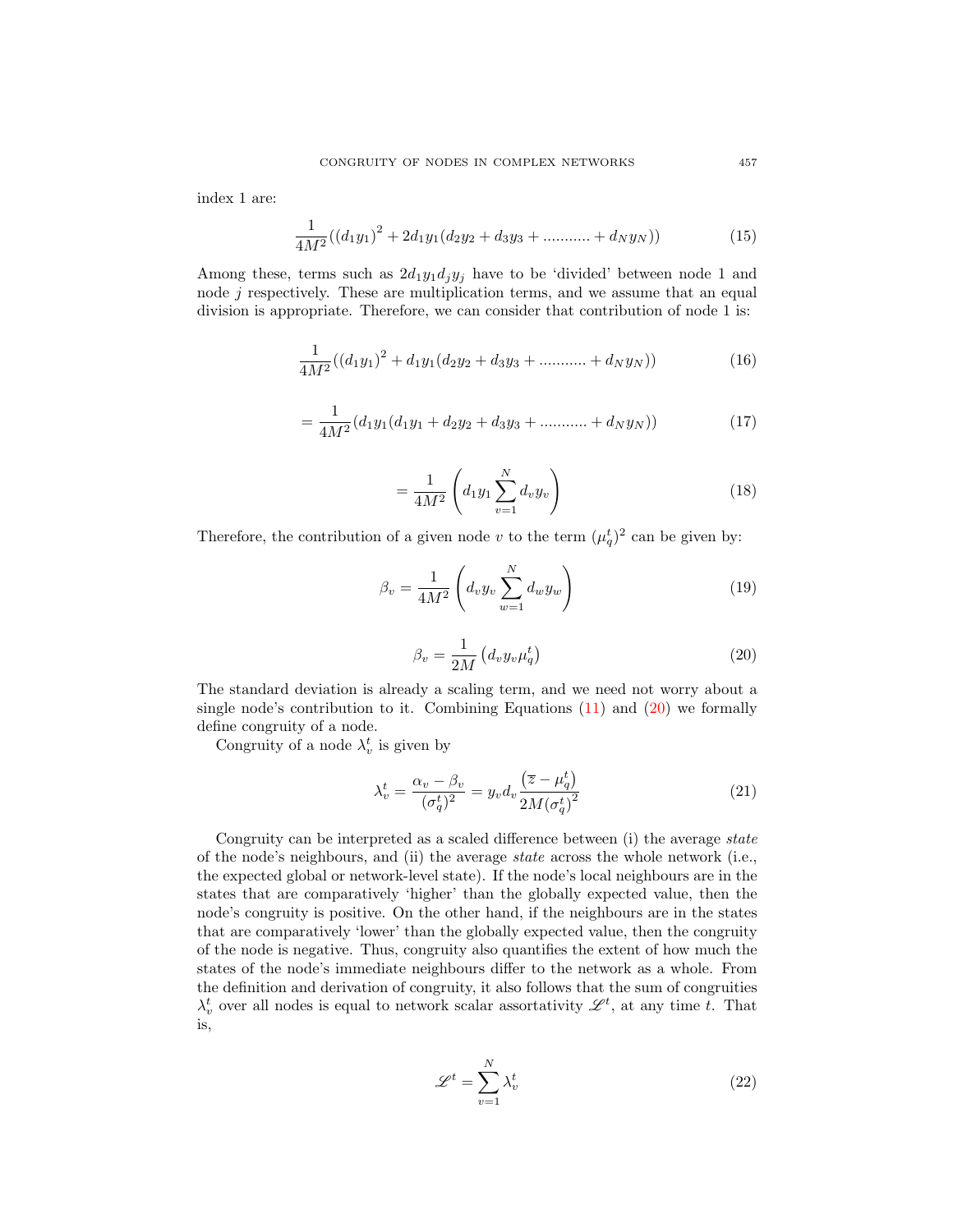7. Distributions of node congruity. Since congruity is a property of a node, it is possible to construct node congruity distributions for a given network, just like local assortativity distributions mentioned in [\[17\]](#page-20-12). We may plot node congruity values against degrees, or we may calculate the average node congruity value for all nodes with a given degree k. If we denote by  $N(k)$  the number of nodes with degree k, the following equations hold true.

$$
\mathcal{L}^t = \sum_{k} N(k) \overline{\lambda^t} \left( k \right) \tag{23}
$$

where  $\overline{\lambda^t}(k)$  is the average congruity  $\lambda^t$ , at time t, of all nodes with degree k.

$$
\mathcal{L}^t = N \sum_{k} p_k \overline{\lambda^t} \left( k \right) \tag{24}
$$

where  $p_k$  is the degree distribution of the network, being independent of time.

The Figures [15,](#page-18-0) [16,](#page-18-1) [17,](#page-18-2) [18,](#page-18-3) [19](#page-19-0) show some examples of congruity distributions of networks. Figure [15](#page-18-0) shows the node congruity distribution of M. musculus Gene Regulatory Network, simulated according to  $f_2$  described above, until the scalar assortativity stabilises at its maximum (which was, in this case  $\mathscr{L}$  =0.94). Thus, this network at the considered point in time has near perfect scalar assortativity. We note that the congruity distribution shows a strong correlation between node degree and node congruity. That is, it is the hubs which have the highest congruity. However, we may note that the relationship between node congruity and node degree is not linear. That is, there are some nodes which seems to have higher or lower congruity than predicted by a linear correlation with degrees. This shows that the overall placement of a node in the network (not merely the degree of the nodes), as well as the overall distribution of node states across the network, plays a part in node congruity.

Figure [16](#page-18-1) shows the congruity distribution of E. coli transcription network, simulated according to  $f_3$  described above, until the scalar assortativity stabilises at its minimum (which was, in this case  $\mathcal{L}^{t} = -0.52$ ). Let us note that, as mentioned above, minimal scalar assortativity is harder to achieve in a network topology, since it requires neighbouring nodes to have different values, and the topology may make this harder to achieve. We note that the congruity distribution shows again strong correlation between node degree and node congruity, with the hubs having the highest negative congruity. Again, we may note that the relationship between node congruity and node degree is not linear. Figure [17](#page-18-2) shows the node congruity distribution of E. coli transcription network, simulated according to random logic: logic  $f_1$ . Here the scalar assortativity remains close to scalar non-assortativity  $(\mathscr{L}^t = 0.10)$  and we may see that there is no recognisable correlation between node congruity and node degree. Other simulated networks confirmed the patterns in the results described above.

When a network has maximal scalar assortativity,  $(\mathscr{L}^t = 0.94)$  does it mean that all nodes in the network will have positive node congruity, or merely the majority of nodes will? This question cannot be answered by the plots above, since the average node congruity is plotted against degree. In the following two Figures [18,](#page-18-3) [19,](#page-19-0) we show node congruity of all individual nodes, where network scalar assortativity is either maximal or minimal. It can be noted that when scalar assortativity is maximal, all nodes have positive node congruity. However, when scalar assortativity is minimal, quite a few nodes still have positive congruity. This is again a property of congruity, since as we explained above, it is not always possible for a node to be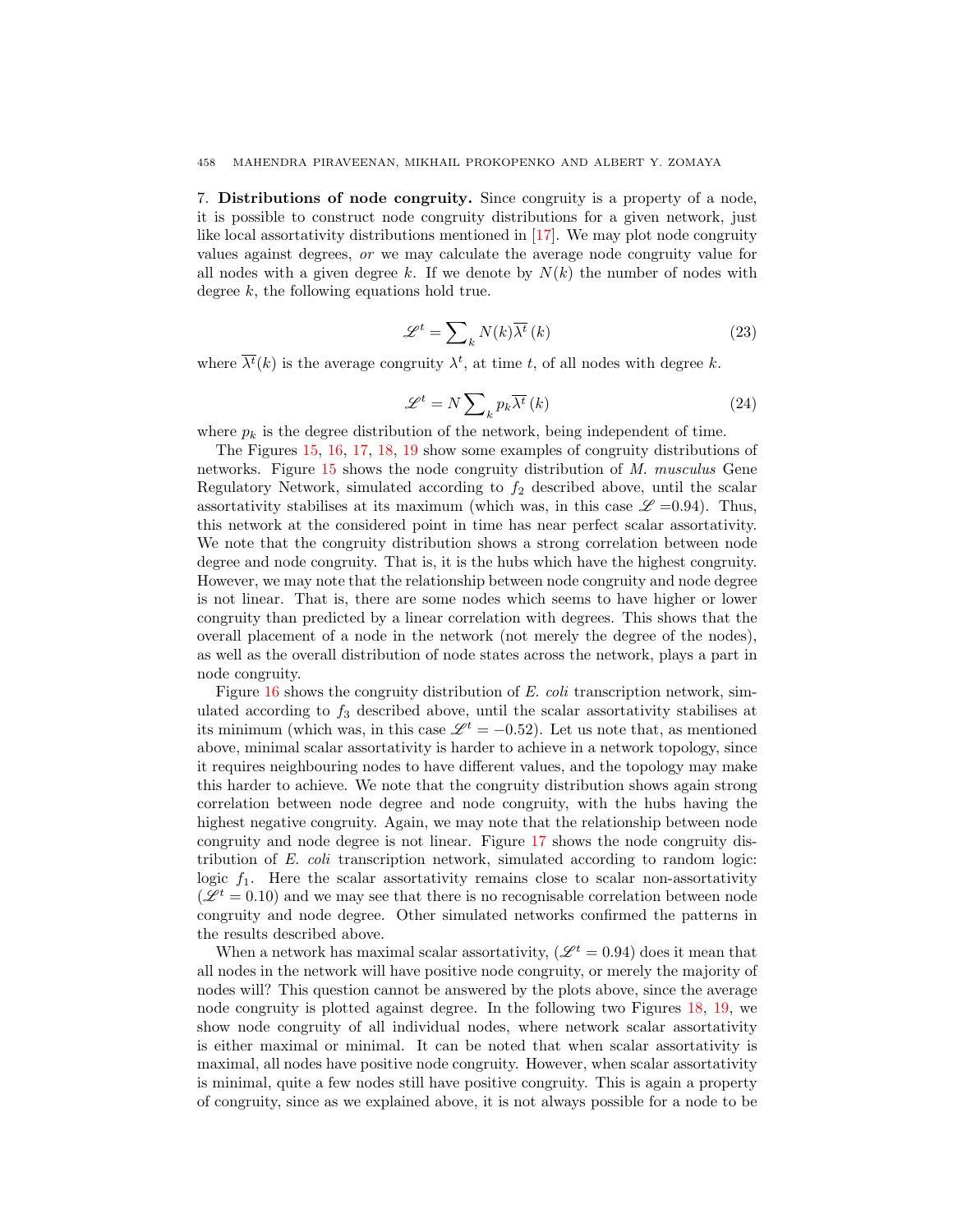different from all of its neighbours. However, it could be easily similar to all of its neighbours, if almost all nodes have similar states anyway. It is important to note that this result is true only for binary states — specifically, if the number of states are comparable to, or higher than, the number of nodes, then it is much easier for the nodes to be dissimilar. Thus node congruity profiles gives us interesting insights about the interplay between node states, average neighbour-degree, and network size in a network with complex dynamics.



<span id="page-18-0"></span>Figure 15. Node congruity profile. The M. musculus Gene regulatory network is simulated with logic  $f_2$ .  $\mathscr{L} = 0.94.$ 

<span id="page-18-1"></span>



<span id="page-18-2"></span>Figure 17. Node congruity profile: The E. coli transcription network is simulated with logic  $f_1$ .  $\mathscr{L} = 0.10$ .



<span id="page-18-3"></span>Figure 18. Node congruity profile with individual nodes. The M. musculus Gene regulatory network is simulated with logic  $f_2$ .  $\mathscr{L} = 0.94.$ 

8. Conclusions. The dynamics of a network is influenced by its topology, and the topology of a network evolves as a result of its functional requirements and dynamics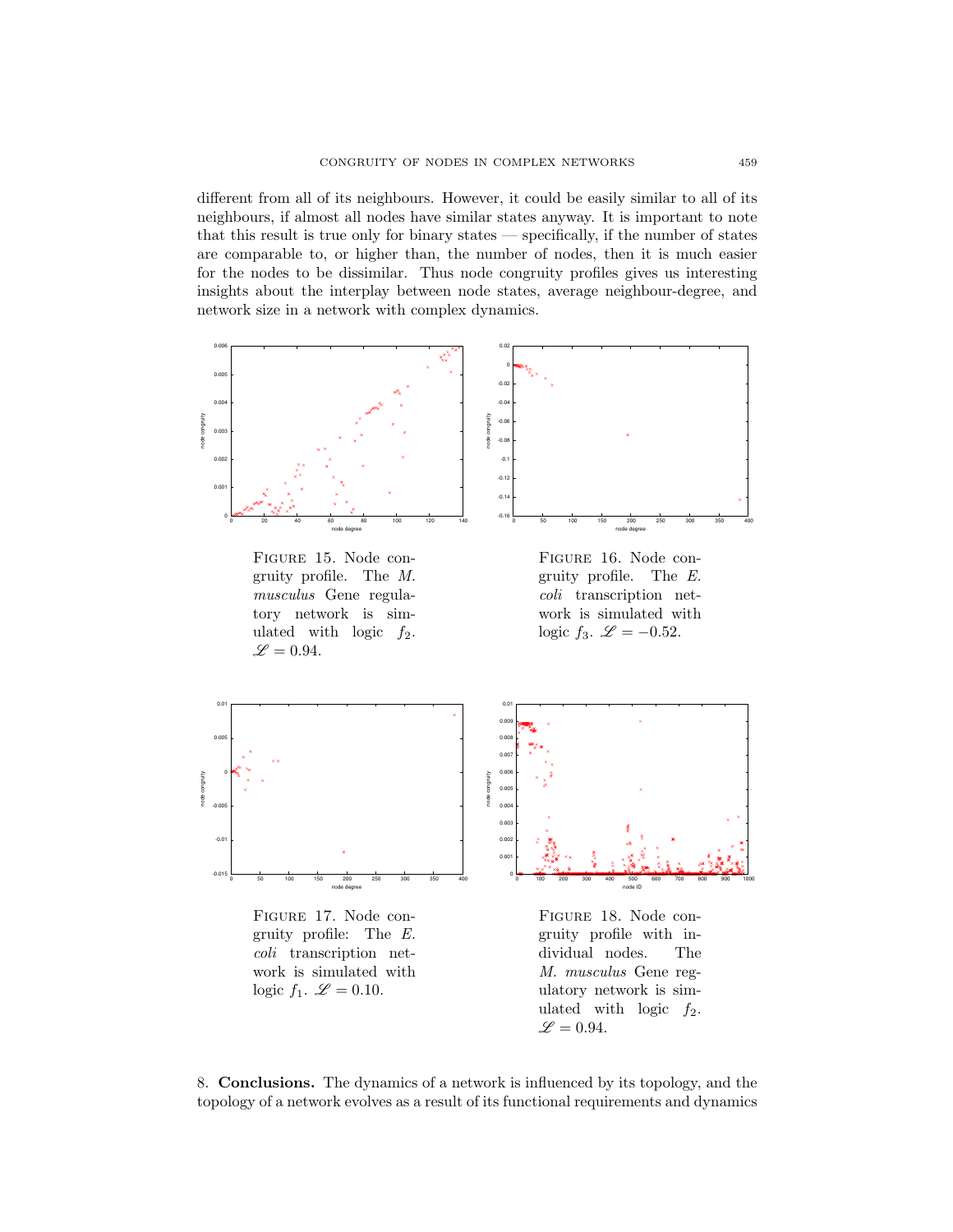

<span id="page-19-0"></span>FIGURE 19. Node congruity profile with individual nodes. The E. *coli* transcription network is simulated with logic  $f_3$ .  $\mathscr{L} = -0.52$ .

[\[3,](#page-20-14) [7,](#page-20-21) [24,](#page-20-22) [25,](#page-20-23) [19\]](#page-20-24). Therefore, the patterns in a network dynamics and its topology are closely interdependent. In this paper, we considered scalar assortativity as a function of time. It measures the tendency of nodes in a network to make links with similar nodes, where similarity is interpreted in terms of node-states, rather than node-degree. High positive scalar assortativity of a network means that nodes which have direct links to each other tend to have similar node-states at the given time, whereas high negative scalar assortativity means that nodes which have direct links to each other tend to have dissimilar states.

Scalar assortativity can vary with time and show tendencies which give information about the dynamics of the networks. Using simulated boolean networks, we showed that networks which initially have nodes with random states, can in time achieve either high positive or high negative scalar assortativity, depending on the functionality of the nodes (the logic the nodes implement). We also showed that such networks can have high positive or high negative scalar assortativity, even if nodes are no more likelier to be in one state than the other (the state distribution is more or less uniform). We pointed out a number of scenarios where scalar assortativity could be used to measure dynamics of real-world networks, and quantified the relationship between network scalar assortativity and information content of networks.

Finally, we introduced node congruity as a node's contribution to scalar assortativity, and showed that a positive node congruity corresponds to comparatively high readings of node states in a node's immediate vicinity, and vice-versa. As such, we showed that congruity distributions provide an additional tool to understand a network's dynamics.

The specific contributions of this paper can be briefly listed as (i) extending the definition of assortativity as a function of time (ii) Definition of Shannon information content of a network based on both node states and topology (iii) The demonstration of logic functions which can be used to maximize or minimize scalar assortativity, while topology remains unchanged (iv) the definition of node congruity, which quantifies a single node's contribution to the scalar assortativity of a network.

We hope that the tools we introduced here will be extensively used in quantifying network properties and dynamic tendencies of complex networks.